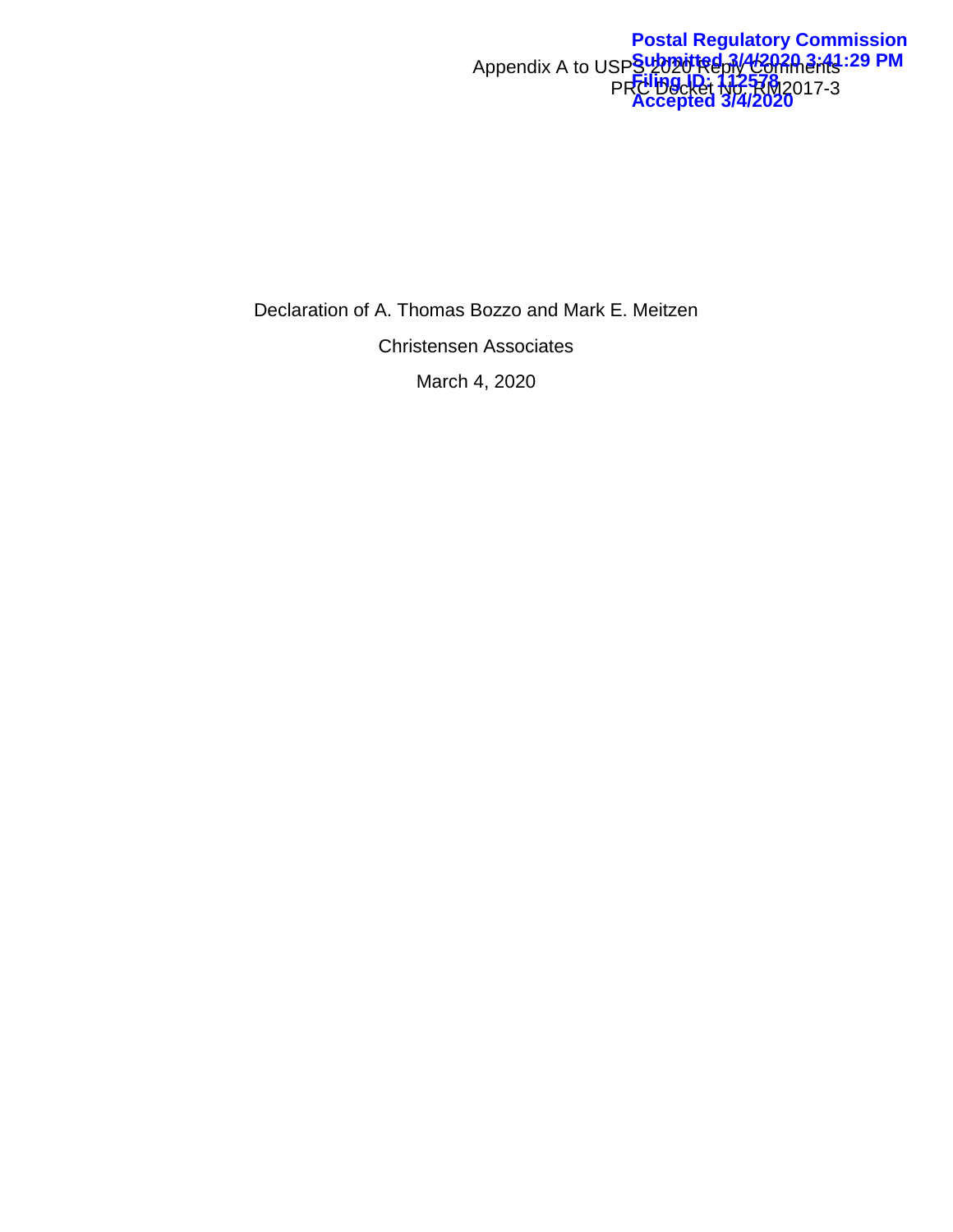# Table of Contents

| 1.          |                                                                                                                                                                                   |
|-------------|-----------------------------------------------------------------------------------------------------------------------------------------------------------------------------------|
| a.          |                                                                                                                                                                                   |
| b.          |                                                                                                                                                                                   |
| 2.          | Willig, Neels, and Powers ignore key features of incentive regulation as it is<br>commonly practiced in advocating for a strict "I-X" price cap system for the Postal             |
| 3.          | Willig, Neels, and Powers fail to seriously consider the likelihood that a negative X<br>factor would result from a calibration exercise for the Postal Service's price cap  7    |
|             | 4. The Commission's proposed density and retirement price cap authority components                                                                                                |
|             | a. The Commission's proposed density-based authority is justified as a component of<br>a correctly specified X factor, and substantially consistent with the "Hybrid Cap"         |
|             | b. The proposed retirement authority implements a pass-through of exogenous costs                                                                                                 |
| $C_{\cdot}$ | The linking of the performance-based authority to TFP is inconsistent with incentive<br>regulation principles, but modified components of rate authority for capital expenditures |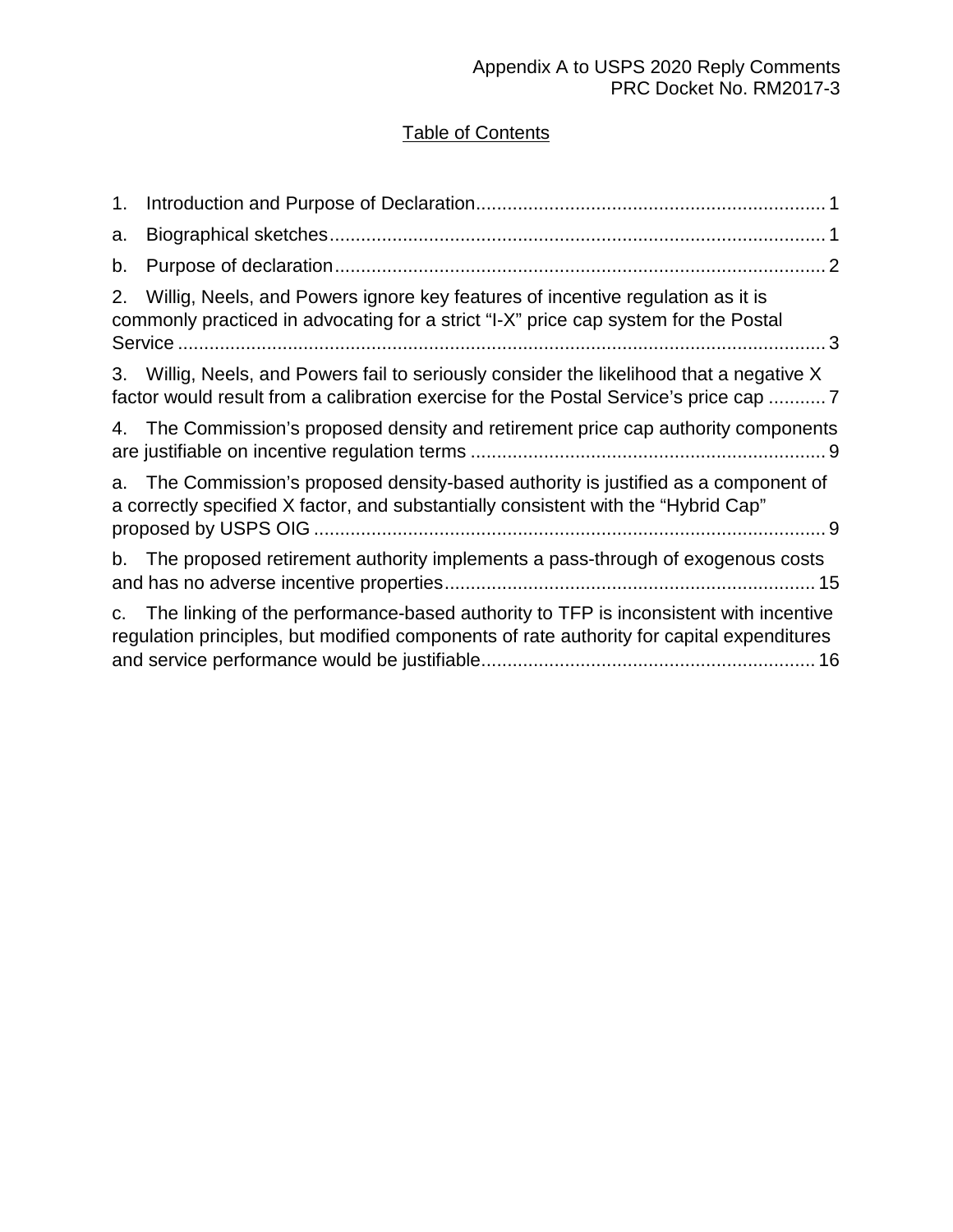# <span id="page-2-0"></span>1. Introduction and Purpose of Declaration

#### <span id="page-2-1"></span>a. Biographical sketches

A. Thomas Bozzo is a Vice President with Christensen Associates, where he has been employed since 1996. Dr. Bozzo has a Bachelor of Arts degree in economics and English from the University of Delaware, and a Ph.D. in economics from the University of Maryland-College Park. His areas of expertise include economic cost measurement; postal, railroad, and telecommunications regulation; and applied econometrics and statistics. He currently leads Christensen Associates' area of practice responsible for clerk and mail handler cost and labor productivity production for the Cost and Revenue Analysis and Annual Compliance Reports. Dr. Bozzo has also been involved with numerous other projects for the Postal Service, focusing on applications of econometrics, sample-based data, and economic cost theory for measurement of costs and productivity for postal activities and products, including Total Factor Productivity and surveys of field operations. Dr. Bozzo has presented testimony on mail processing costs in Dockets No. R2000-1, R2005-1, and R2006-1, and testified on the In-Office Cost System (IOCS) survey instrument design in Docket No. R2006-1. He has consulted for USPS OIG on subjects including a review of Postal Service demand models (Report No. RARC-WP-13-008, May 1, 2013) and an assessment of costs related to provision of service standards. He was a primary author of the Christensen Associates 2008 study of freight railroad competition for the Surface Transportation Board, for which he led the study's econometric analysis of the determinants of rail freight pricing. Dr. Bozzo has also been involved in projects in other practice areas, including sampling studies of electricity demands, econometric analyses of energy efficiency programs, analysis of telecommunications cost models for projects related to universal service proceedings, and a variety of litigation support projects.

Mark E. Meitzen is a Senior Consultant with Christensen Associates, where he has been employed since 1990. Prior to that, he was a regulatory economist at Southwestern Bell Telephone Company (now AT&T) in St. Louis, Missouri, and was a member of the economics faculty at the University of Wisconsin–Milwaukee and Eastern Michigan University. Dr. Meitzen has a Bachelor of Science degree in economics from the University of Wisconsin-Oshkosh, and a Master of Science and a Ph.D. in economics from the University of Wisconsin-Madison. Among his duties at Christensen Associates, he has consulted with firms in several network industries, including the telecommunications, electricity, postal, and railroad industries. Dr. Meitzen has consulted with these industries on a variety of issues including incentive regulation, productivity, costing, and pricing. He has also sponsored testimony on these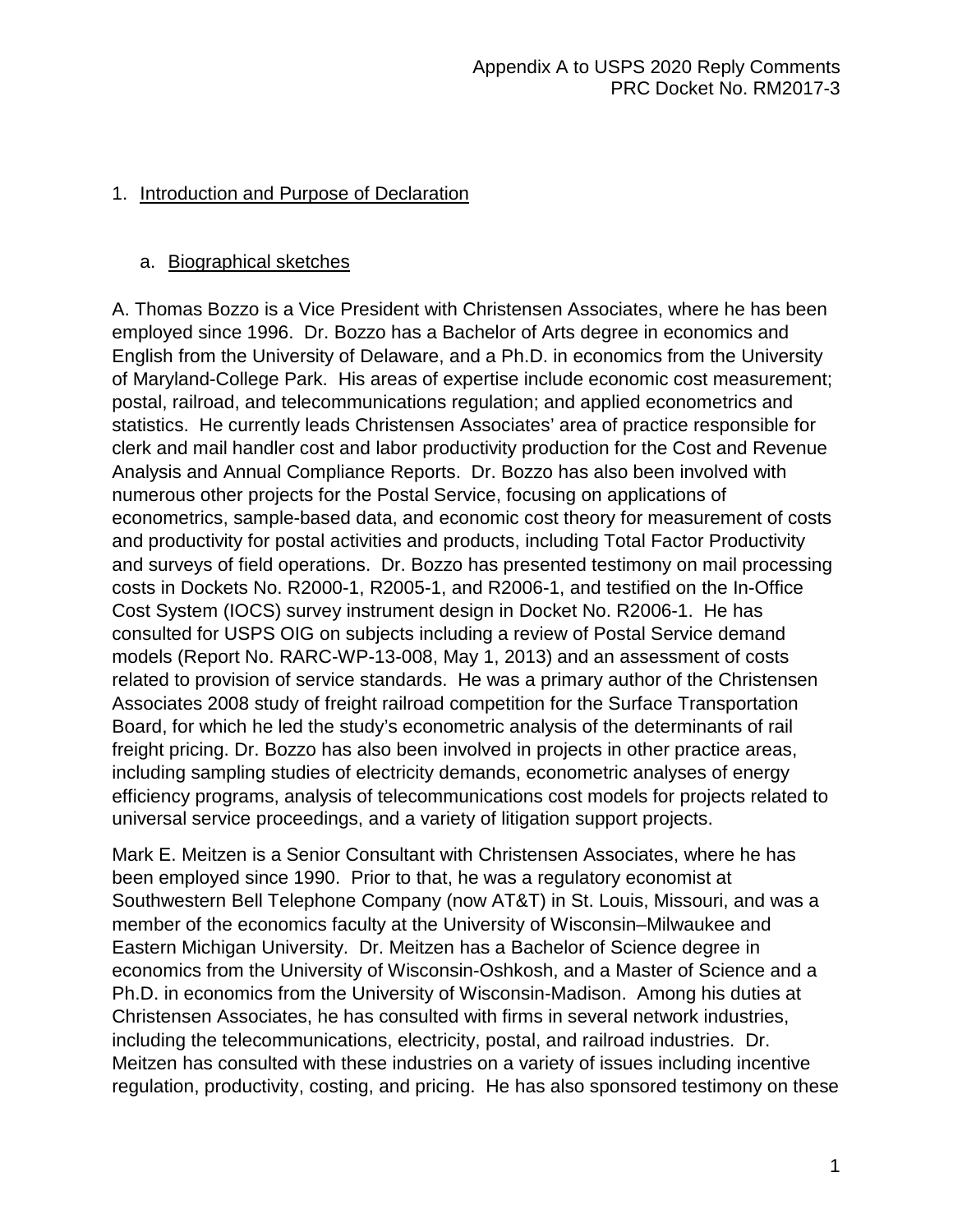issues in regulatory proceedings. Recently, he sponsored total factor productivity studies and testified on incentive regulation issues on behalf of National Grid and Eversource in Massachusetts, and on behalf of EPCOR in Alberta, Canada. In addition, he has analyzed the implications of various Postal reform proposals including the McHugh bill and the President's Commission report. He has also analyzed Postal universal service definitional issues and costing methods. Dr. Meitzen co-authored an internal technical brief on the performance of Postal Service price cap regulation for the USPS Office of Inspector General (OIG). This technical brief is the basis of the USPS OIG whitepaper, *Revisiting the CPI-Only Price Cap* (Report No. RARC-WP-13-007, April 12, 2013)*.*

Dr. Meitzen has co-authored a number of other productivity studies conducted by Christensen Associates, including a recent analysis prepared on behalf of AT&T, which was filed with the Federal Communications Commission. He has also performed numerous analyses for former regional Bell Operating Companies, the United States Telephone Association, the National Cable Television Association, and the Stentor companies in Canada. Dr. Meitzen has analyzed incentive regulation issues for various network industries including the telecommunications, electric utility and postal industries. He also directed the Christensen Associates team that analyzed incentiveregulation options for the privatization of Peru's telecommunications industry. Among the articles and reports that Dr. Meitzen has written are recent articles he co-authored on incentive regulation in the electric utility industry. He has also published articles on total factor productivity, incentive regulation in network industries (electricity, gas, and telecommunications), and cross-subsidization issues in the electric utility industry. Dr. Meitzen was also a principal author of a study of U.S. railroad competition issues commissioned by the U.S. Surface Transportation Board.

# <span id="page-3-0"></span>b. Purpose of declaration

l

We were retained by the Postal Service to reply to expert declarations and other comments criticizing elements of the Commission's price cap proposals in Order No. 5337 as inconsistent with incentive regulation principles or practice.<sup>1</sup> These include the declarations of Prof. Willig and of Drs. Neels and Powers on behalf of ANM, et al., addressing matters of price cap theory and X factor implementation; and the February 3, 2020 comments of ACMA and NPPC et al. regarding the implementation of the proposed density and retirement components of the Postal Service price cap.

We discuss Prof. Willig's contention that the only theoretically appropriate form of incentive regulation is a strict "I-X" price cap in the context of a broader price cap

<span id="page-3-1"></span><sup>1</sup> Incentive regulation is also called performance-based regulation or PBR; we use the terms interchangeably below.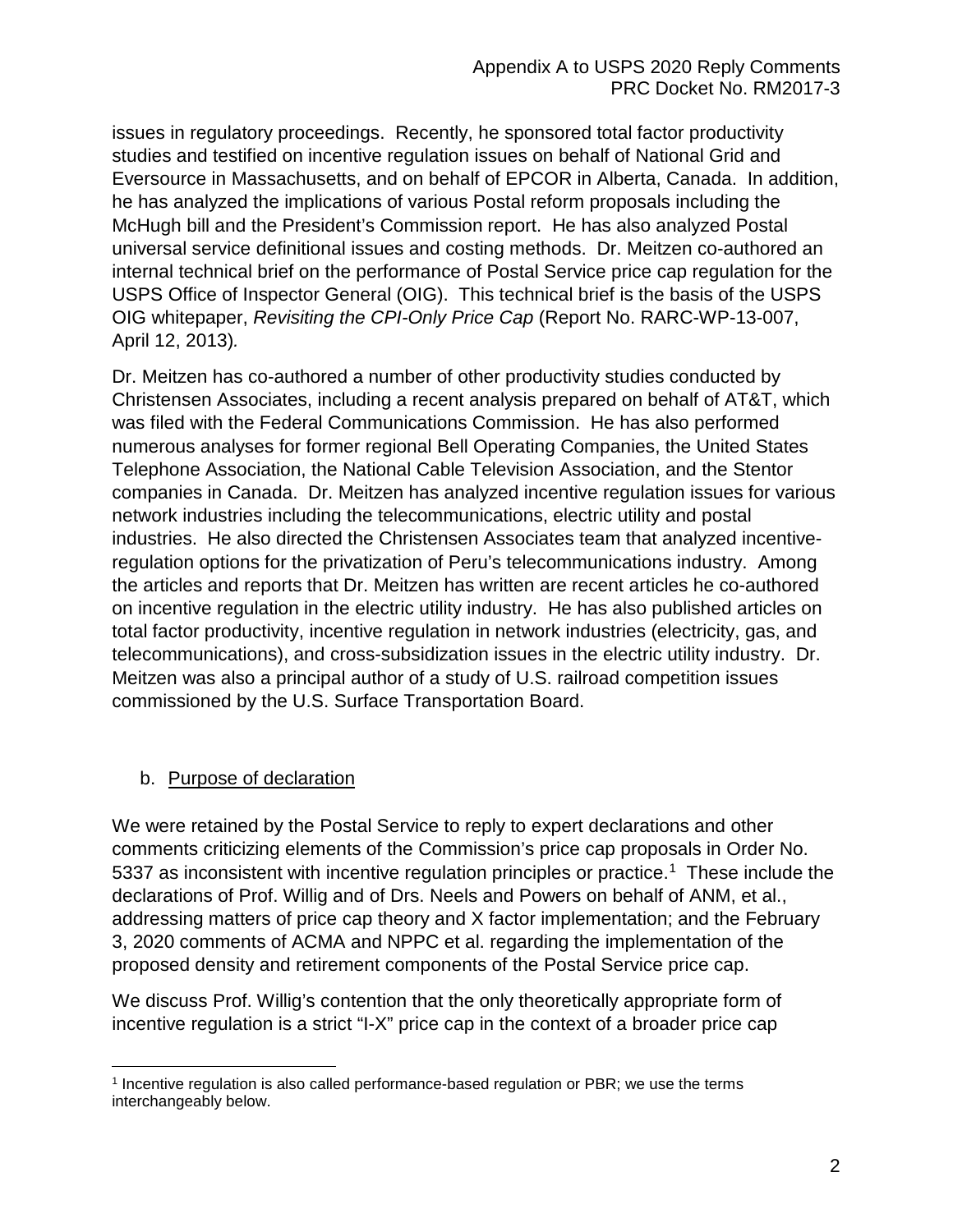"alphabet" used in regulatory practice. Prof. Willig—and, by extension, Drs. Neels and Powers—fail to adequately consider that the financial viability of the regulated firm is a critical predicate of any incentive regulation plan, or that the productivity passthrough via the X factor can be positive or negative. In practice, X factors allowing aboveinflation price cap limits have been adopted in other industries confronting demand and productivity prospects similar to the Postal Service.

Regarding the proposed price cap components, we show that the density and retirement authority components are theoretically consistent with the price cap alphabet. The density authority arises as a component of the X factor, and is related to conceptually similar cap adjustments initially advanced in the USPS OIG's analysis of price cap modifications. While the adaptive implementation is more consistent with a Y or Z factor adjustment, this is justifiable given the substantially exogenous nature of the adjustment. The retirement authority is more straightforwardly an exogenous cost passthrough without adverse incentive properties, though the formula should be extended to allow for adjustment of the authority after the phase-in period. Finally, while we agree with Prof. Willig that the TFP conditioning of the performance-based authority is inconsistent with incentive regulation theory and practice, the capital funding and service incentive goals are consistent with incentive regulation practice and may be addressed by targeted modifications of the proposal.

#### <span id="page-4-0"></span>2. Willig, Neels, and Powers ignore key features of incentive regulation as it is commonly practiced in advocating for a strict "I-X" price cap system for the Postal Service

The critiques of Prof. Willig and Drs. Neels and Powers are based on an overly abstracted and incomplete price cap theory, ignore important elements of incentive regulation theory and practice, and ignore the PAEA's implementation and history. Incentive regulation has been adapted to a number of different industries and situations in manners that are consistent with regulatory theory despite diverging from the particular vision of incentive regulation espoused by Prof. Willig and Drs. Neels and Powers.

Specifically, Prof. Willig's contention that the Postal Service's price cap should be a strict "I-X" system—and the analysis of Drs. Neels and Powers, which relies on Prof. Willig for its theoretical underpinning—is largely based on Prof. Willig's analysis of the late-1980s telecommunications industry and inappropriately tries to force-fit the telecommunications model of incentive regulation onto the Postal Service. Prof. Willig extensively relies on a 1989 article he co-authored with Prof. William Baumol, "Price Caps: A Rational Means to Protect Telecommunications Consumers and Competition."[2](#page-4-1)

 $\overline{a}$ 

<span id="page-4-1"></span><sup>2</sup> For example, see Willig Declaration, p. 4, p. 8.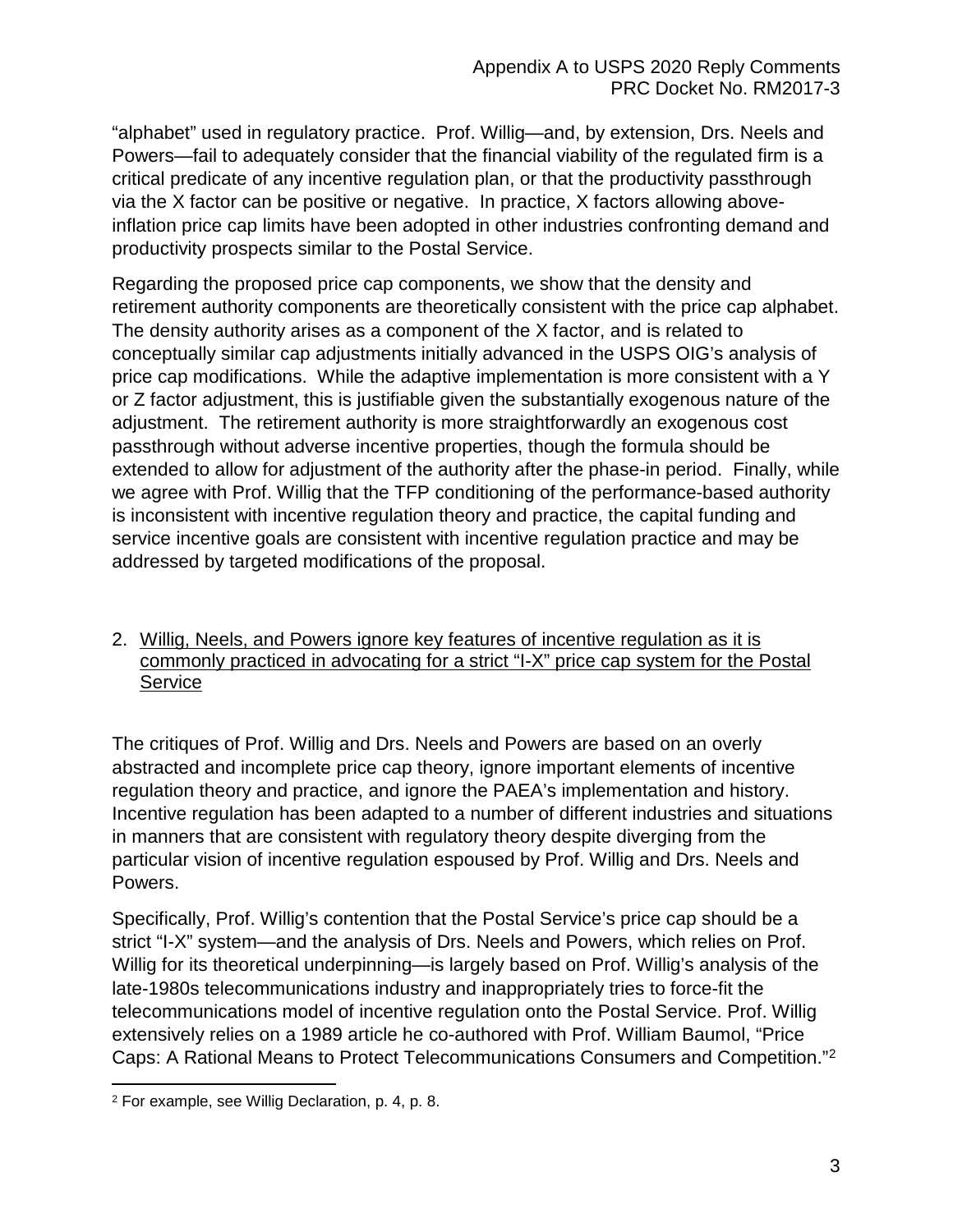The late-1980s telecommunications industry was a very different industry from the current postal industry or other industries, such as electric utilities, that have adopted some form of incentive regulation. Factors including industry differences in demand growth, productivity growth, and technological change make the telecommunications model of incentive regulation not directly transferrable to industries that do not exhibit similar characteristics.

At the time price cap regulation was adopted in the telecommunications industry in the late 1980s and early 1990s, the industry was characterized by strong demand growth, productivity growth that exceeded overall economy growth by an average of 2 to 3 percent per year, and a long track record of technological innovation.[3](#page-5-0) Under these circumstances, the primary regulatory concern was that the benefits of productivity growth and technological change be passed through to telecommunications customers. Other industries where incentive regulation has been implemented, including postal services, operate in a much different environment, featuring stagnant or declining demand and limited opportunities for productivity growth exceeding that of the economy as a whole. The Willig and Neels/Powers analyses of the PAEA system and of Order No. 5337 fail to take these circumstances into account.

Another critical oversight in the analyses of Prof. Willig, and Drs. Neels and Powers, is their failure to acknowledge that incentive regulation is premised on the financial viability of the firm. Prof. Willig only acknowledges as a footnote point that the level of the price cap can be set inappropriately: "A shortcoming of price cap regulation is the possibility that price caps will be set at inappropriate levels." Willig Declaration at 8 (footnote 7). In practice, setting the price cap at appropriate levels entails both (1) setting an appropriate base for a price cap plan in the form of a rate structure that ensures (expected) revenue sufficiency for the firm and (2) periodic review of the plan—typically every four to five years, as acknowledged by Prof. Willig<sup>4</sup>—to ensure the plan is functioning properly. The more-than-ten-year period of the initial PAEA system is, in itself, an extraordinary departure from common incentive regulation practice.

At the time of plan review, rates may be rebased and/or the price cap adjusted to reflect either overearning or underearning by the firm over the course of the plan period. However, the example that Prof. Willig provides to illustrate this statement focuses

<span id="page-5-0"></span> $\overline{a}$ <sup>3</sup> A discussion of why force-fitting the telco model of incentive regulation onto the electric utility industry was counterproductive can be found in Mark E. Meitzen, Philip E. Schoech and Dennis L. Weisman, "The Alphabet of PBR in Electric Power: Why X Does Not Tell the Whole Story*,*" *The Electricity Journal* (30) 2017. It is widely recognized that incentive regulation is not a "one-size-fits-all" proposition. In general, sound incentive regulation should take in account the unique circumstances of each regulated firm in the design of the PBR plan. See David E. M. Sappington and Dennis L. Weisman, "Seven Myths About Incentive Regulation," in Michael A. Crew, ed., Pricing and Regulatory Innovations Under Increasing Competition and Other Essays, Boston: Kluwer Academic Publishers, 1996, pp. 4-5.

<span id="page-5-1"></span><sup>4</sup> For example, see Willig Declaration, p 7 and p. 9.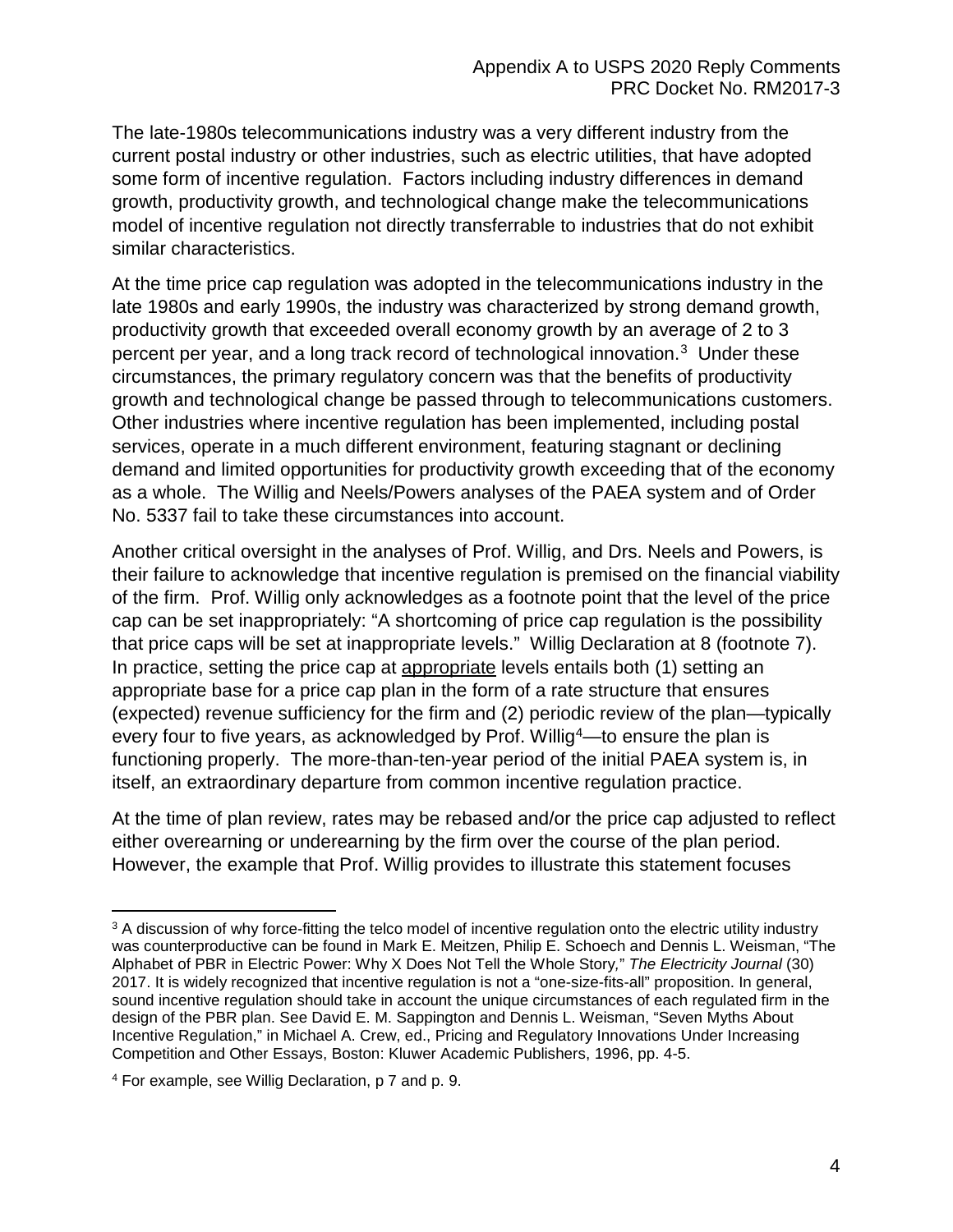solely on a situation where the cap is set too high, allowing the firm to set prices too high. [5](#page-6-0) The converse example of a cap being set too low and not allowing the firm to earn sufficient profit or contribution is not discussed, despite its clearer relevance to the experience of persistent net losses under the PAEA system. Price cap regulation of postal services outside the U.S. has seen relaxation or even elimination of price caps in recognition that overly stringent caps failed to provide sufficient revenues to allow for financially sustainable provision of essential services. See Postal Service March 20, 2017 comments, Appendix E at 18-24. Moreover, such rebasing and plan adjustment require that the actual performance of the firm over the plan period be used in the process. Absent perfect foresight or dumb luck, incentive regulation plans do not operate at the level of remove from the actual circumstances of regulated firms that Prof Willig holds out as an ideal.

In addition to rebasing and plan adjustments between review periods, a number of other adjustment mechanisms that rely on information on actual firm performance are often used within plan periods. While such mechanisms may not always meet the standard of maximizing productive efficiency compared to an idealized price cap model, they address the operating environment of the regulated firm or regulatory goals that go beyond productive efficiency, just as the full set of objectives and factors for the PAEA ratemaking system encompasses regulatory goals beyond efficiency. The critiques of Prof. Willig and Drs. Neels and Powers give little consideration to broader regulatory objectives these price cap mechanisms are intended to address. Examples of such mechanisms include Y and Z factors, earnings sharing mechanisms (ESMs), and supplemental capital (K) factors are all within-plan adjustments that rely on actual performance or events, rather than representing forward-looking targets.<sup>[6](#page-6-1)</sup> In addition, performance-based components of price caps are implemented to incentivize firm behavior as to regulatory goals, such as quality of service, for which a pure  $I - X$  price cap formula may provide disincentives. As is shown in Section 4, below, the Commission's proposed price cap modifications fit within this broader "alphabet" of incentive regulation plan features.

• Y and Z factors adjust a price cap for exogenous events outside the control of the regulated firm and not reflected in the values embedded in the  $I - X$  formula.<sup>[7](#page-6-2)</sup> A Y factor adjusts for recurring exogenous events (e.g., transmission charges in

<span id="page-6-0"></span> $\overline{a}$ <sup>5</sup> Willig Declaration, p. 8, footnote 7.

<span id="page-6-1"></span><sup>6</sup> Mark E. Meitzen, Philip E. Schoech and Dennis L. Weisman, "The Alphabet of PBR in Electric Power: Why X Does Not Tell the Whole Story*,*" *The Electricity Journal* (30) 2017, p.31; *Revisiting the CPI-Only Price Cap* (Report No. RARC-WP-13-007, April 12, 2013); Mark E. Meitzen, "Determination of the Second-Generation X Factor for the AUC Price Cap Plan for Alberta Electric Distribution Companies," March 21, 2016.

<span id="page-6-2"></span> $<sup>7</sup>$  Although Y and Z factors were part of the telecommunications price cap plans implemented by the</sup> Federal Communications Commission, they are not discussed by Prof. Willig or Drs. Neels and Powers. See Federal Communications Commission, Report and Order and Second Further Notice, 4 FCC Rcd 2873 (1989).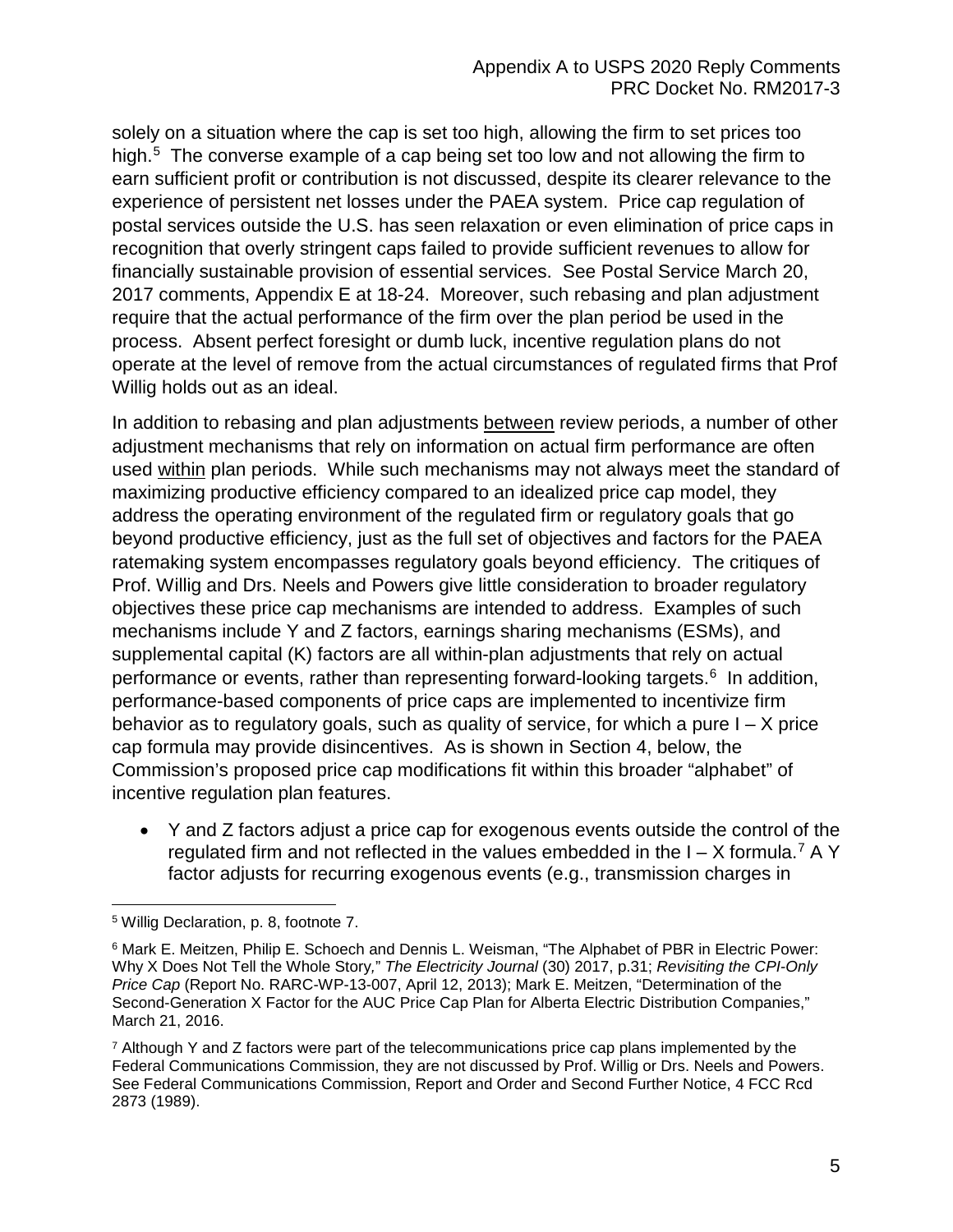electric distribution) and a Z factor adjusts for one-time exogenous events (e.g., changes in tax or environmental policy). While Y and Z factors pass through costs of service to ratepayers, the exogenous nature of the costs means Y and Z factors do not affect the efficiency incentives of price caps. Passing through exogenous costs prevents external factors from increasing or decreasing the cap's stringency over the term of a price cap plan.

- ESMs adjust the price cap for deviations (positive or negative) in the regulated firm's actual earnings from its authorized rate of return. Typically, there is a "dead band" around the authorized rate of return in which there is no cap adjustment; once actual earnings fall outside the dead band (either positive or negative), the cap is adjusted. $8<sup>8</sup>$  $8<sup>8</sup>$
- A supplemental capital  $(K)$  factor adjusts the  $I X$  index depending on the capital financing requirements of the regulated firm. There are a number of variations of the K factor, and when used in conjunction with an  $I - X$  index, the K factor is an acknowledgement that the  $I - X$  formula may not provide the firm sufficient revenues to fund necessary capital investments.

In contrast to typical plan periods of four to five years and plan adjustment mechanisms available within this period, the PAEA had an initial period of at least ten years. What makes this period even more extraordinary is that, aside from the exigent rate case, it did not, *a priori*, allow for within-period adjustments to keep the plan "on track." Even if the PAEA price cap was properly calibrated at the beginning of the plan, with a formal (and not merely implied) determination that CPI – 0 was an appropriate calibration of the X factor at the time, a ten-year period without a mechanism to perform mid-course corrections is outside the realm of standard practice. Although Prof. Willig repeatedly makes reference to a plan period of four or five years,  $9$  neither he nor Drs. Neels and Powers acknowledges the atypical structure of the PAEA or its impact on the Postal Service.

In summary, the analysis and recommendations of Prof. Willig, and Drs. Neels and Powers, lack necessary context and inappropriately attempt to force-fit a stylized telecommunications version of price caps without consideration of important differences between the telecommunications and postal industries or regulatory goals other than economic efficiency. As such, their comments regarding application of price caps to the Postal Service do not meaningfully contribute to the PAEA review.

<span id="page-7-0"></span> $\overline{\phantom{a}}$ <sup>8</sup> For example, there may be a dead band of 200 basis points above and below the authorized rate of return where there is no sharing and, once the 200 basis points is exceeded (either positive or negative) the cap is adjusted for above- or below-band earnings.

<span id="page-7-1"></span><sup>9</sup> For example, see Willig Declaration, p. 7 ("In price cap theory, X should be open to renegotiation at stipulated intervals, such as every **4 or 5 years.**"), and p. 9 ("X … would remain in in effect for an **extended period of time, such as 4-5 years.**") [emphasis added].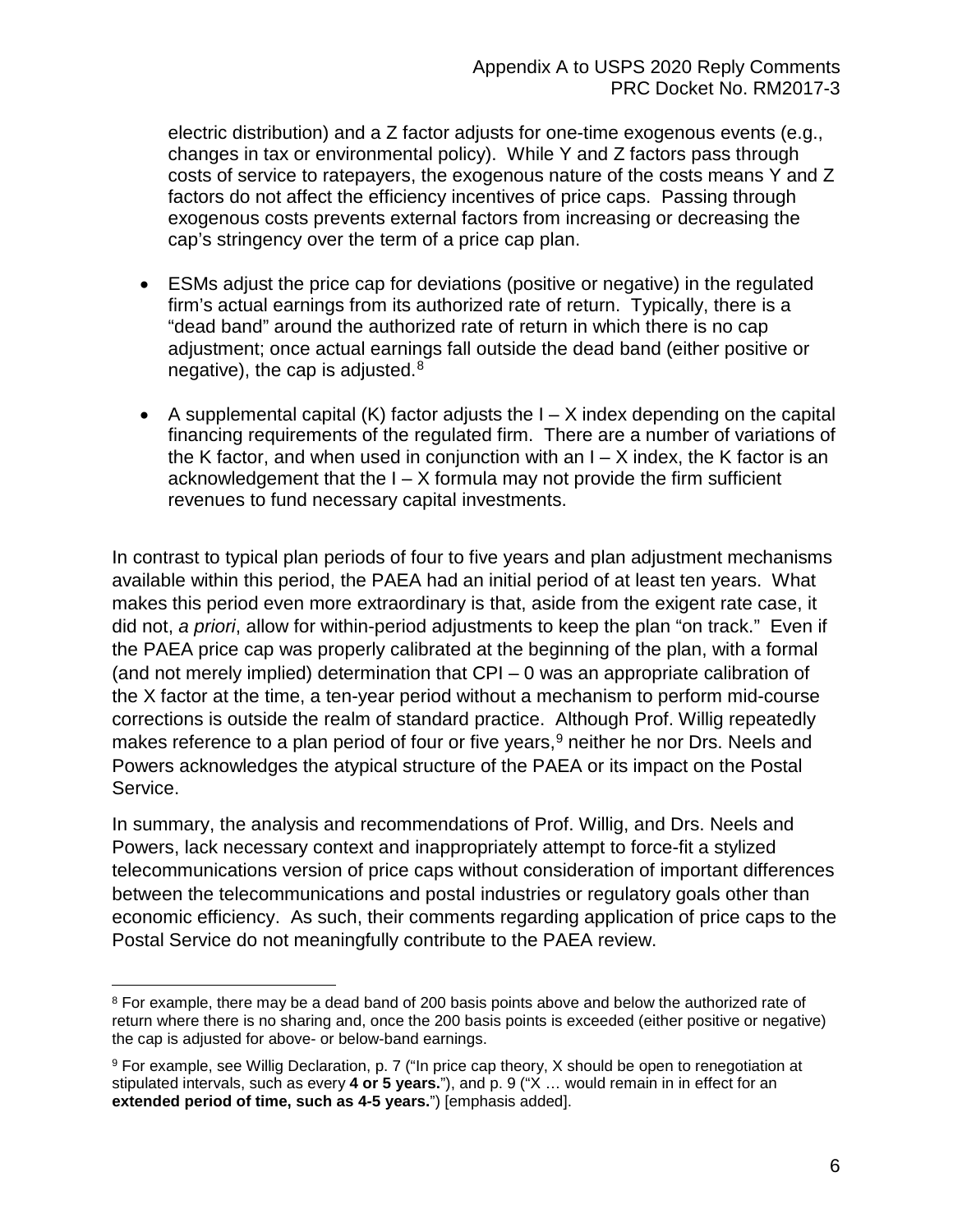### <span id="page-8-0"></span>3. Willig, Neels, and Powers fail to seriously consider the likelihood that a negative X factor would result from a calibration exercise for the Postal Service's price cap

A common theme and misperception is that the X factor in the I – X formula *must* be positive, meaning that the I – X formula produces changes that are less than the inflation rate,  $I^{10}$  $I^{10}$  $I^{10}$  This is yet another example of trying to force-fit the telco-style price cap onto industries with different characteristics than telecommunications. However, the requirement of a positive X factor is neither a theoretical requirement nor a universal practice; not only is a negative X factor theoretically feasible,  $11$  it has also been implemented in recent electric distribution proceedings<sup>[12](#page-8-3)</sup> and has been used in other industries including postal. Moreover, even in cases where the stated X has been positive, it has often been the case that, once other elements of the incentive regulation plan have been accounted for (e.g., supplemental capital factors), actual rates have increased at a rate greater than inflation, implying that the *effective* X factor is negative.[13](#page-8-4)

When an economy-wide inflation index such as the CPI is used as the inflation factor, the X factor formula is comprised of a differential in TFP growth between the regulated industry and the overall economy, (TFP $_1$  – TFP $_5$ ), plus a differential in input price growth between the overall economy and the industry,  $(W_E - W_I)$ . Thus:

$$
X = (TFP_1 - TFP_E) + (W_E - W_1)^{14}
$$

As one can see from the X factor formula above, aside from industry productivity growth being negative, there are a variety of industry and economy-wide productivity and input price growth combinations that could yield a negative X factor. Moreover, given that the X factor is a measurement of industry performance relative to economy-wide performance, some industries will outperform the economy and others will underperform the economy.

<span id="page-8-1"></span>l <sup>10</sup> Neels and Powers, p. 20: "It is for this reason that most price cap regulation schemes take the form of price index minus X, where X, a reduction in price increase authority, accounts for – and assures – the transfer to consumers a portion of the benefits of productivity growth."

<span id="page-8-2"></span><sup>11</sup> Mark E. Meitzen, Philip E. Schoech and Dennis L. Weisman, "The Alphabet of PBR in Electric Power: Why X Does Not Tell the Whole Story*,*" *The Electricity Journal* (30) 2017; and Mark E. Meitzen, Philip E. Schoech and Dennis L. Weisman, "Debunking the Mythology of PBR in Electric Power*,*" *The Electricity*  Journal (31) 2018. Also, Dr. Willing does acknowledge in footnote 5 (p. 7) that X can be negative.

<span id="page-8-3"></span><sup>12</sup> Massachusetts Department of Public Utilities, Order DPU 17-05, November 30, 2017 (Eversource Order); and Massachusetts Department of Public Utilities Order DPU 18-150, September 30, 2019 (National Grid Order).

<span id="page-8-4"></span><sup>13</sup> Mark E. Meitzen, Philip E. Schoech and Dennis L. Weisman, "The Alphabet of PBR in Electric Power: Why X Does Not Tell the Whole Story*,*" *The Electricity Journal* (30) 2017.

<span id="page-8-5"></span><sup>14</sup> Mark E. Meitzen, Philip E. Schoech and Dennis L. Weisman, "The Alphabet of PBR in Electric Power: Why X Does Not Tell the Whole Story*,*" *The Electricity Journal* (30) 2017, p. 33.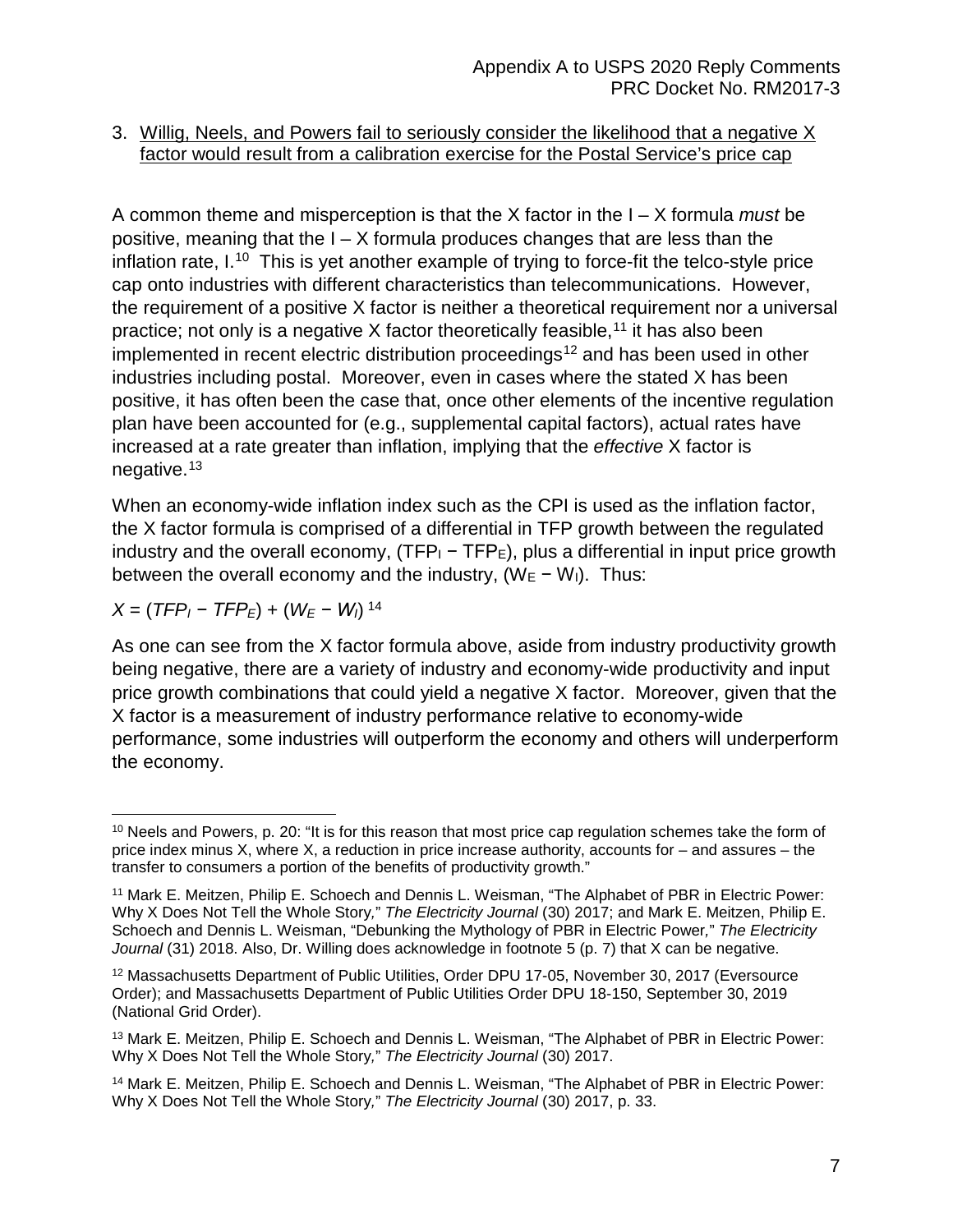It bears emphasizing what X does *not* represent: a target for a firm's (or industry's) own productivity performance in isolation. Rather, as shown by the formula above, X represents the differential between the firm's (or industry's) productivity growth and that of the general economy. In essence, X calibrates the cap's inherent efficiency incentives to reflect realistic expectations for the regulated firm or industry. Once the productivity differential is set in the price cap, the firm's incentive is to improve productivity, as increasing TFP will increase the firm's net income (or reduce its net loss) regardless of the sign or value of X. If X is positive (i.e., the firm or industry is expected to outperform the economy), then the incentive is to outperform the general economy by an even greater margin; if X is negative (i.e., the firm or industry is expected to underperform relative to the economy), then the incentive is to bend its proverbial curve even closer toward that of the economy. In other words, productivity incentives depend less on whether X is positive or negative than on the imposition of the price cap itself.

If there are no productivity or input price advantages of the industry relative to the overall economy, there are no explicit savings or "X factor dividend" to share with consumers. However, even if the X factor is negative, consumers still benefit from greater efficiency incentives of incentive regulation versus cost of service regulation. Again, efficiency incentives do not depend on whether X is positive or negative; a negative X factor does not diminish utility efficiency incentives (albeit the end result may be less negative productivity growth rather than more positive productivity growth):

The objective in an incentive regulation regime is to provide the regulated firm with incentives to eliminate X inefficiency or slack, the difference between actual and maximum attainable TFP growth. This objective is largely independent of whether the X factor is positive or negative. The value of X sets a ceiling on prices or revenues (depending on the type of cap) and the incentives the plan provide for the firm to behave efficiently are independent of the value of X. The sign of X (positive, negative or zero) does not influence the firm's incentives to discover and implement cost savings under this form of regulation. These cost savings are a source of benefit for consumers. The superior incentives of incentive regulation derive from the fact that the linkage between prices/revenues and costs is not as direct as it is under traditional rate-of-return regulation and not because of any particular value of the  $X$  factor.<sup>[15](#page-9-0)</sup>

The X factor is meant to reflect the hypothetical path of prices in a competitive industry relative to economy-wide prices. As stated in one of Dr. Meitzen's *Electricity Journal*  articles:

<span id="page-9-0"></span><sup>&</sup>lt;sup>15</sup> Mark E. Meitzen, Philip E. Schoech and Dennis L. Weisman, "Debunking the Mythology of PBR in Electric Power*,*" *The Electricity Journal* (31) 2018, p. 44.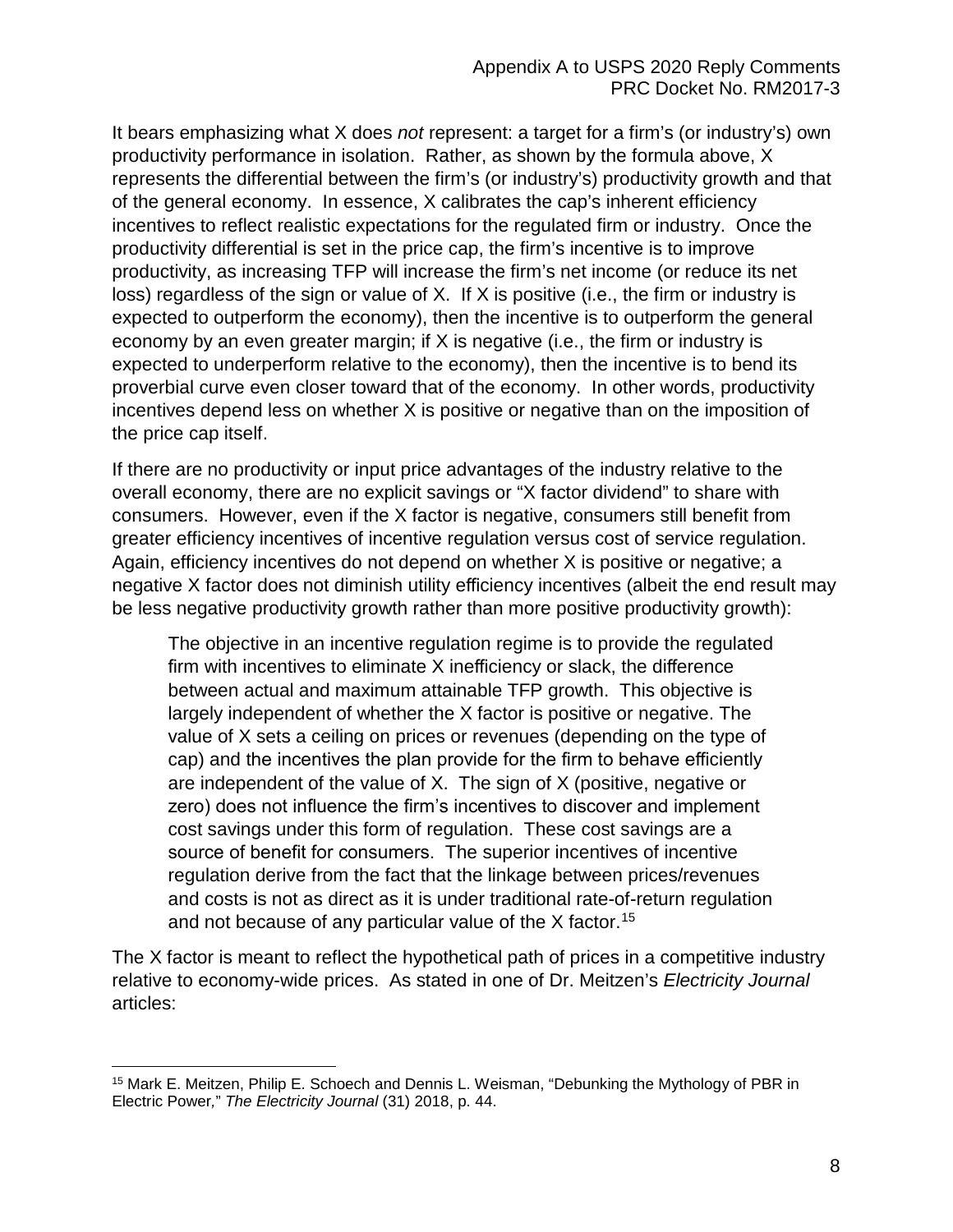There is no theorem in economics that states that productivity growth for an industry must be positive. In fact, many industries exhibit negative productivity growth over prolonged periods. Whether TFP growth or the X factor is positive or negative is not a theoretical matter, but an empirical one.[16](#page-10-2)

Negative X factors are neither unprecedented nor uncommon. When the full impact of allowed rate or revenue increases on consumers' final bills is considered, many utilities are allowed increases that exceed the rate of inflation, such that the implied X factor is significantly negative. Thus, a negative X factor simply describes what occurs in many circumstances: utilities are allowed rate or revenue increases above the rate of inflation, sometimes substantially so.<sup>[17](#page-10-3)</sup>

In addition to the recent negative X factors adopted in electric distribution in the state of Massachusetts, examples of negative X factors include index formulas for power transmission in Australia, U.S. oil pipelines, and postal services in Germany and France. These other network industries share many common features with each other and the Postal Service: there are significant "fixed" costs (i.e., costs that do not vary with volumetric outputs), capital requirements, pressures from competition or other effective substitutes, and declining output and/or negative TFP growth. Furthermore, these industries typically have relatively slow rates of technological change, and many are subject to carrier-of-last-resort obligations.<sup>[18](#page-10-4)</sup>

## <span id="page-10-0"></span>4. The Commission's proposed density and retirement price cap authority components are justifiable on incentive regulation terms

<span id="page-10-1"></span>a. The Commission's proposed density-based authority is justified as a component of a correctly specified X factor, and substantially consistent with the "Hybrid Cap" proposed by USPS OIG

Commenters and declarants oppose the Commission's proposed density authority on a number of grounds. At one extreme, ACMA characterizes the density-based price cap authority as "illogically conceived and without foundation." ACMA Comments at 4-10.

<span id="page-10-2"></span> $\overline{\phantom{a}}$ <sup>16</sup> Mark E. Meitzen, Philip E. Schoech and Dennis L. Weisman, "Debunking the Mythology of PBR in Electric Power*,*" *The Electricity Journal* (31) 2018, p. 43.

<span id="page-10-3"></span><sup>17</sup> Mark E. Meitzen, Philip E. Schoech and Dennis L. Weisman, "The Alphabet of PBR in Electric Power: Why X Does Not Tell the Whole Story*,*" *The Electricity Journal* (30) 2017.

<span id="page-10-4"></span><sup>&</sup>lt;sup>18</sup> Mark E. Meitzen, Philip E. Schoech and Dennis L. Weisman, "Debunking the Mythology of PBR in Electric Power*,*" *The Electricity Journal* (31) 2018, p. 44.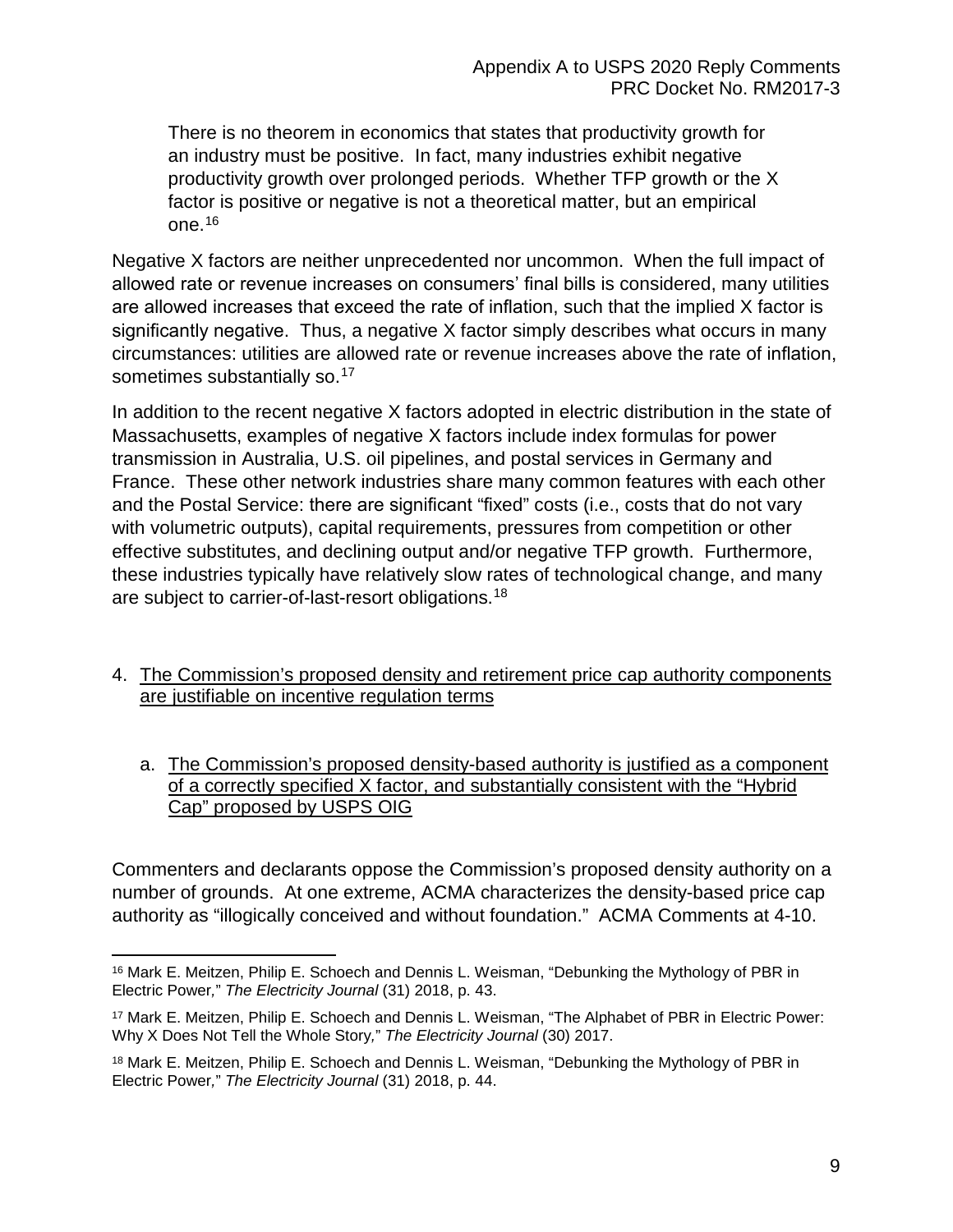In contrast, Prof. Willig concedes that "it could be appropriate for a price cap system to account for declining volume," without elaborating on the potentially appropriate circumstances; his most substantive criticism is that the adjustment is not "prospective." Willig Decl. at 11 (para. 20). NPPC et al., among others, contend that the networkrelated cost changes the density authority is intended to recover are controllable.[19](#page-11-0)  NPPC and Drs. Neels and Powers further argue that the use of the ratio of institutional cost to total cost in the proposed formula yields an excessive adjustment relative to the magnitude of network-related costs. [20](#page-11-1) These criticisms are largely made without reference to any formal analytical basis for a density adjustment to the price cap, perhaps in part because the Commission itself did not offer a more formal derivation of its formula along with its qualitative discussion of differences with the density adjustments previously proposed by the Postal Service and the Public Representative.

In fact, following the USPS OIG price cap analysis, the Commission's density formula can be derived as a component of a price cap's X factor that arises from the presence of a non-revenue-generating network component of output. An implication of this foundation for the Commission's density authority is that it is also appropriate for the formula to incorporate a broader measure of network effects on total costs of the Postal Service than the delivery-focused alternatives discussed by Drs. Neels and Powers as well as other commenters. The Commission's adaptive implementation of the formula is justifiable as, in essence, a Y or Z factor. While this eliminates a prospective formula's element of risk-sharing that Prof. Willig views as desirable, eliminating the risk also has potential benefits for both sides that bolster the case for an adaptive formula. We address these issues below.

As we noted in Section 3, above, when the inflation index for a price cap is a measure such as CPI, the X factor may be expressed as the sum of two components: a productivity differential between the regulated industry and the economy as a whole, and an input price differential between the industry and the economy:

$$
X = \left(\frac{\dot{T}_I}{T_I} - \frac{\dot{T}_E}{T_E}\right) + \left(\frac{\dot{W}_E}{W_E} - \frac{\dot{W}_I}{W_I}\right)
$$

 $\overline{\phantom{a}}$ 

T denotes total factor productivity; W denotes a measure of input prices; the subscripts I and E represent the regulated industry (or firm) and the aggregate economy, respectively; dots above variables represent derivatives with respect to time. The components of the X factor determine the expected difference in the path of prices versus the inflation index for the regulated entity under a hypothetical competitive market structure. As shown in the USPS OIG white paper,  $21$  the X factor may be derived from a breakeven (zero economic profit) condition for the industry or regulated

<span id="page-11-0"></span><sup>19</sup> See, e.g., NPPC et al. Feb. 3, 2020 Comments at p. 26.

<span id="page-11-1"></span><sup>&</sup>lt;sup>20</sup> See Neels/Powers Declaration at p. 28; NPPC et al. Feb. 3, 2020 Comments at pp. 30-32.

<span id="page-11-2"></span><sup>21</sup> See RARC-WP-13-007, Appendix A for a more comprehensive derivation.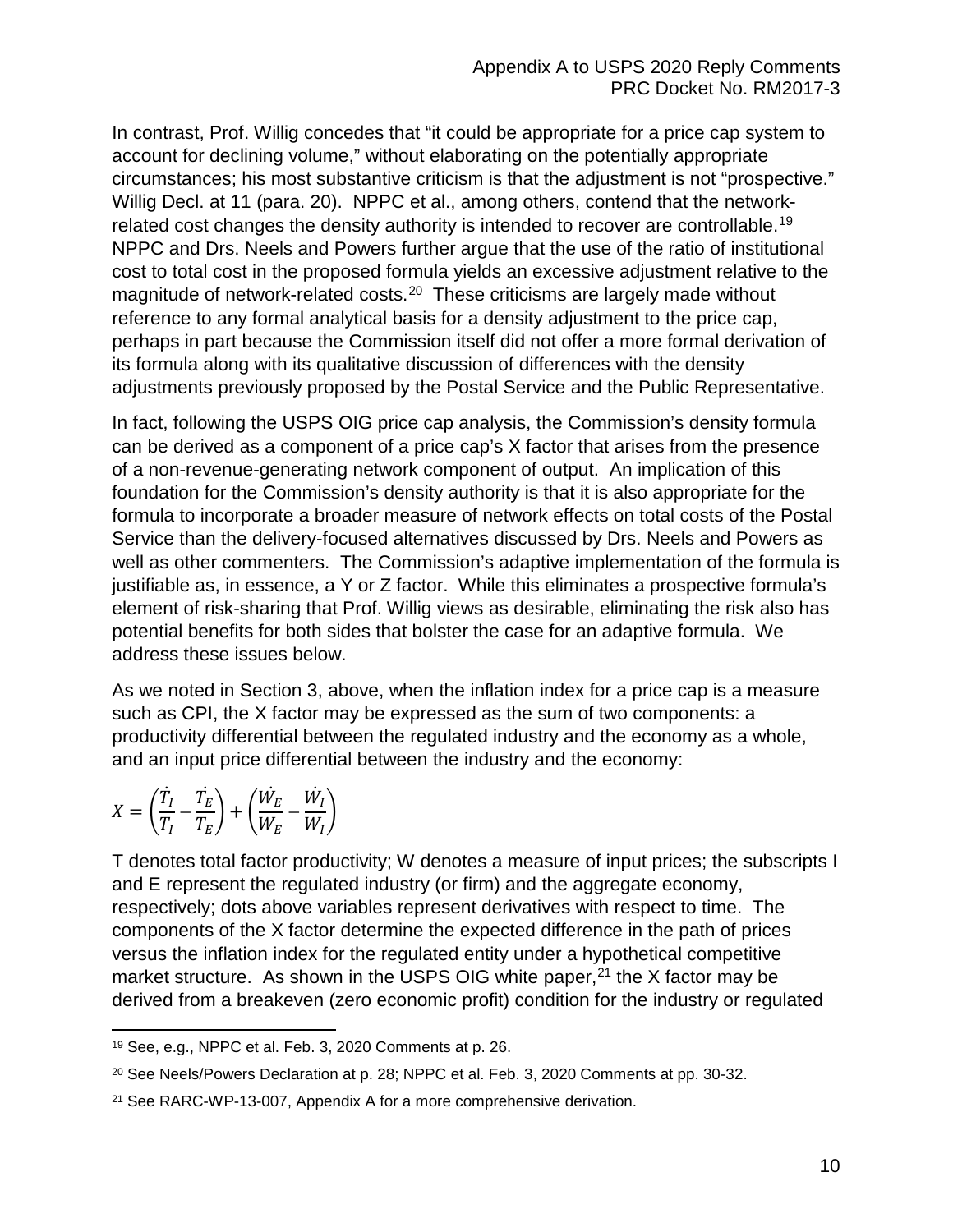entity. In other words, the X factor does not, in itself, reset rates to the breakeven level; that must be done via a separate mechanism. A properly calibrated X factor allows the regulated entity to remain at breakeven, provided that it achieves the targeted levels of productivity and input price growth.

Note that the output growth in the TFP measure for the purpose of price cap calibration includes only the billed portion of output: [22](#page-12-0) 

$$
\frac{\dot{T}}{T} = \frac{\dot{Y}}{Y} - \frac{M}{M}
$$

where Y denotes billed output, M denotes the quantity of total input, and the subscript *I* has been dropped. This measure is distinct from the usual postal TFP measure to characterize efficiency, which incorporates the unbilled network component of output and may be written as:

$$
\frac{\dot{T}'}{T'}=\varepsilon_Y\frac{\dot{Y}}{Y}+\varepsilon_N\frac{\dot{N}}{N}-\frac{M}{M}.
$$

The density adjustment arises as the differential between the measures T and T′, reflecting the difference in the rates of growth in billed versus total output relative to total input. The X factor may be rewritten as:

$$
X = \left(\frac{\dot{W}_E}{W_E} - \frac{\dot{W}_I}{W_I}\right) + \left(\frac{\dot{T}'}{T'} - \frac{\dot{T}_E}{T_E}\right) + \left(\frac{\dot{T}}{T} - \frac{\dot{T}'}{T'}\right)
$$

$$
X = \left(\frac{\dot{W}_E}{W_E} - \frac{\dot{W}_I}{W_I}\right) + \left(\frac{\dot{T}'}{T'} - \frac{\dot{T}_E}{T_E}\right) + \left((1 - \varepsilon_Y)\frac{\dot{Y}}{Y} - \varepsilon_N\frac{\dot{N}}{N}\right)
$$

In the Commission's proposed price cap formula, the first two terms of the X factor are zero (or omitted from the formula), as in the CPI-only cap. Thus, it retains the implicit assumption that postal input price growth will track overall input price growth in the economy. Second, setting the second term to zero means that the effective TFP target under the Commission's proposal remains the overall TFP growth rate in the economy. Neither assumption necessarily is true. For example, the Postal Service is labor intensive and faces constraints in the wage-setting process that may lead to systematic differences between its input price growth and that of the economy. Similarly, the demand conditions and technological opportunities facing the Postal Service make it questionable whether it is realistic for Postal Service TFP to track economy-wide

<span id="page-12-0"></span> $\overline{a}$ <sup>22</sup> See, e.g., Laurits R. Christensen, Philip E. Schoech, and Mark E. Meitzen, Total Factor Productivity in the Telecommunications Industry, in International Handbook on Telecommunications Economics, G. Madden and S. Savage, eds., 2003; Meitzen, et al., "Debunking the Mythology" at 43.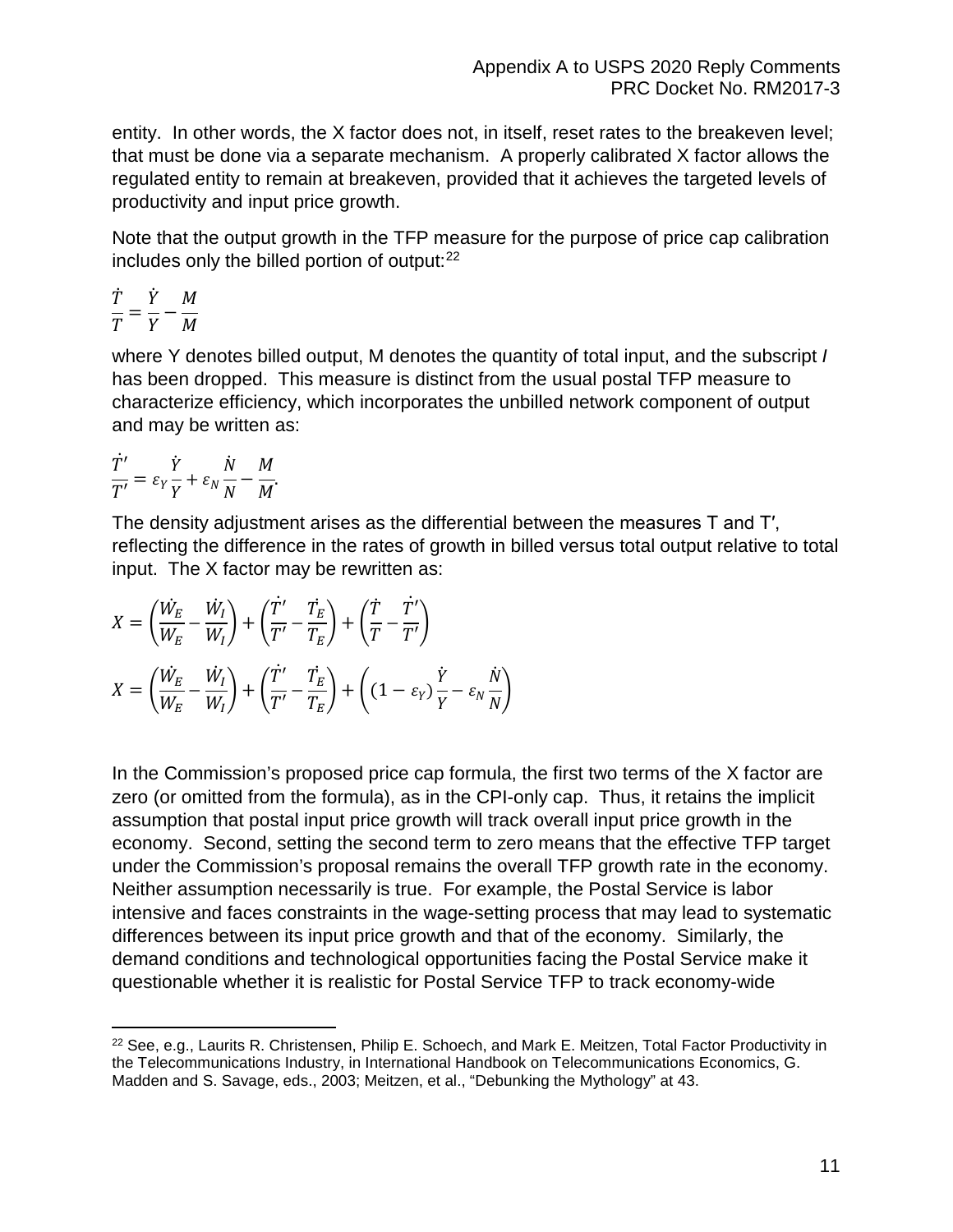productivity. The assumptions needed to set these components of the X factor to zero are aggressive, even in the presence of the density adjustment.<sup>[23](#page-13-0)</sup>

The density adjustment in the USPS OIG hybrid cap assumes constant returns to scale, such that  $\varepsilon_{Y} + \varepsilon_{N} = 1,^{24}$  $\varepsilon_{Y} + \varepsilon_{N} = 1,^{24}$  $\varepsilon_{Y} + \varepsilon_{N} = 1,^{24}$  in which case the density adjustment is:

$$
\varepsilon_N\left(\frac{\dot{Y}}{Y}-\frac{\dot{N}}{N}\right) \Longleftrightarrow (1-\varepsilon_Y)\left(\frac{\dot{Y}}{Y}-\frac{\dot{N}}{N}\right)
$$

However, the rate of change of a ratio is equal to the difference in the rate of change in the numerator and denominator. Thus, if density D=Y/N, then

$$
\frac{\dot{D}}{D} = \frac{\dot{Y}}{Y} - \frac{\dot{N}}{N}
$$

and

$$
(1 - \varepsilon_Y) \left(\frac{\dot{Y}}{Y} - \frac{\dot{N}}{N}\right) = (1 - \varepsilon_Y) \left(\frac{\dot{D}}{D}\right)
$$

In discrete time, the equation above is approximate; such that

$$
(1 - \varepsilon_Y) \left(\frac{Y}{Y_{t-1}} - \frac{N_t}{N_{t-1}}\right) \cong (1 - \varepsilon_Y) \left(\frac{D_t}{D_{t-1}} - 1\right)
$$

Thus, the primary differences between the Commission's formula for the density authority and the Postal Service's proposed density adjustment are (1) the substitution of an unweighted measure of volume change for the revenue-weighted volume change in the Postal Service's proposal and (2) the lack of symmetry in the Commission's formula in the event that density were to increase.<sup>[25](#page-13-2)</sup> In both formulas, delivery points serve as the network measure, $26$  and the ratio of institutional cost to total cost serves to represent the cost elasticity term  $1-\varepsilon y$ .

<span id="page-13-0"></span> $\overline{a}$  $23$  Normally, the process of calibrating the X factor would include empirical study of both matters to provide a valid basis for setting those X factor components to zero.

<span id="page-13-1"></span><sup>&</sup>lt;sup>24</sup> Constant returns to scale are imposed in the econometric model underlying the TFP weights because the unrestricted elasticity of scale does not differ significantly from 1.

<span id="page-13-2"></span><sup>&</sup>lt;sup>25</sup> The differences with the volume adjustment proposed by Prof. Brennan on behalf of the Public Representative are more substantial. The Brennan formula does not account for growth in networkrelated costs and includes terms to account for the effects of demand elasticities on the net revenue yielded by the formula.

<span id="page-13-3"></span><sup>&</sup>lt;sup>26</sup> The Public Representative notes small differences between delivery points as measured in the TFP tables, which the Commission proposes to use in its formula, and other Postal Service reports. Public Representative Comments at 12-13. The TFP data and the other Postal Service reports use the same underlying data. The differences are due to TFP using delivery points averaged over the fiscal year, while the other reports provide an end-of-year snapshot of delivery points.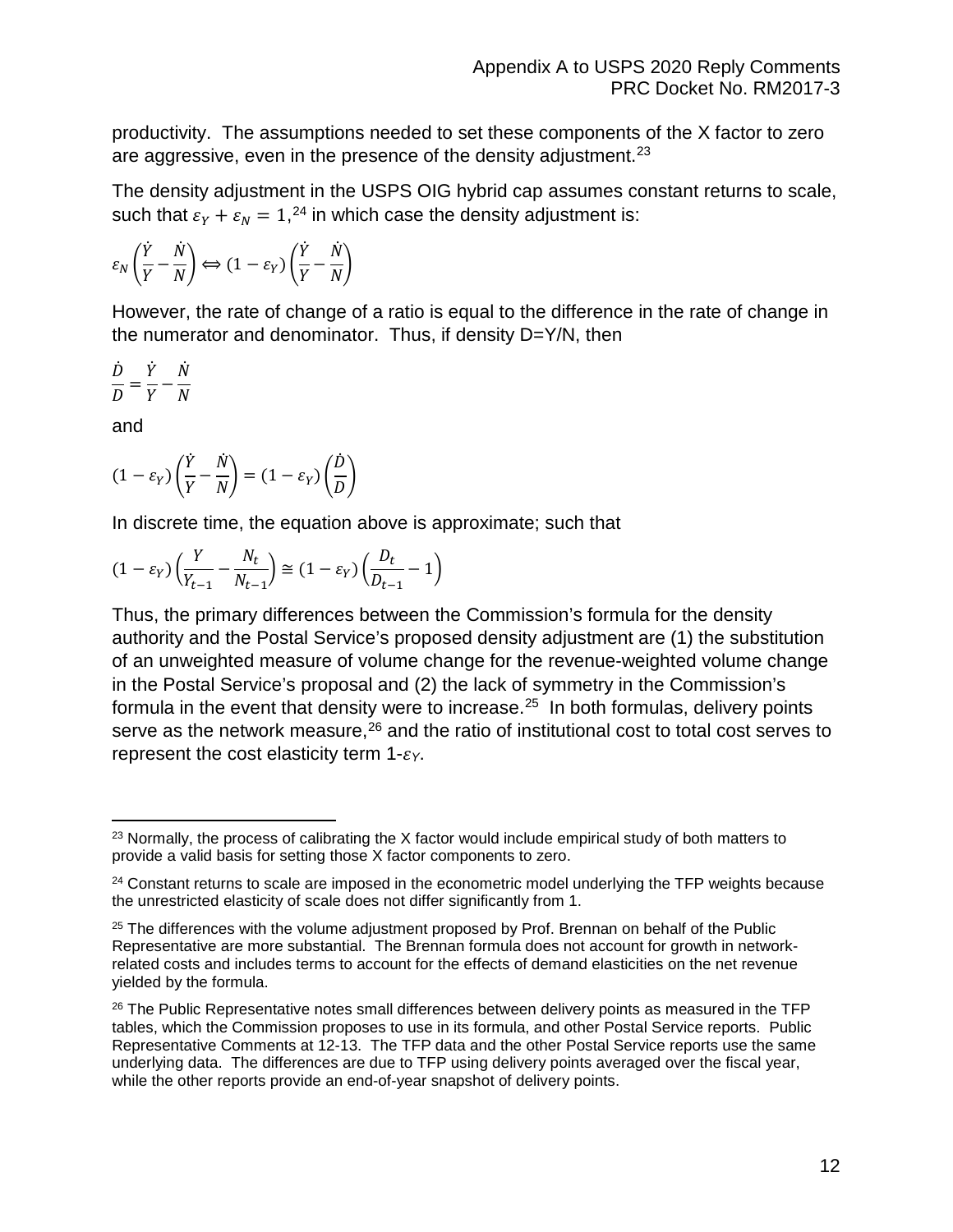An institutional cost ratio from the CRA is an appropriate proxy for the elasticity term since  $1-\varepsilon_Y$  is, effectively, the system fraction of non-volume-variable costs:

 $VVC = \varepsilon_v \cdot TC \Rightarrow 1 - \varepsilon_v = (TC - VVC)/TC,$ 

where TC is total cost and VVC is volume-variable cost. An institutional cost to total cost ratio based on attributable (i.e., incremental) costs, rather than VVC, will slightly underestimate  $1-\varepsilon_Y$ , as attributable costs include inframarginal costs not in VVC. Therefore, comments to the effect that the use of the institutional cost ratio yields an excessive density adjustment are unfounded.<sup>[27](#page-14-0)</sup>

The preceding analysis also implies that the claim by Drs. Neels and Powers that the density authority "embeds a positive feedback loop" in the price cap structure is overstated. Neels/Powers Decl. at 9. To be certain, the density authority does respond to volume losses, including those induced by above-CPI price increases.<sup>[28](#page-14-1)</sup> This aspect of the density authority is necessary to ensure that the density adjustment provides the intended revenue yield.<sup>[29](#page-14-2)</sup> However, the effect is not a self-reinforcing feedback loop, as Drs. Neels and Powers claim. The induced volume loss is:

 $(\Delta Y)_{induced} = \varepsilon_D (\Delta P - CPI)_{t-1},$ 

where  $\varepsilon_D$  is the demand elasticity. The lagged effect on cap authority is:

$$
(1-\varepsilon_Y)|\varepsilon_D|(\Delta P-{\cal C}PI)_{t-1},
$$

noting that both  $\epsilon_D$ <1 and (1- $\epsilon_Y$ )<1. Based on FY2019 values (volume-weighted demand elasticity of -0.402 and an institutional cost share of 43.9 percent), the lagged effect is 17.6% of the previous period's (average) above-CPI price increase. For example, the use of 2.5 percentage points of above-CPI rate authority would induce 0.44 percentage points of density authority in the following year. Iterating the formula, it is clear that the induced effects for subsequent years would rapidly diminish unless the product  $(1 - \varepsilon_{v})|\varepsilon_{v}| > 1$ , a condition that would only hold if demands were highly

<span id="page-14-0"></span> $\overline{a}$ <sup>27</sup> Considered from the perspective of the network elasticity  $\varepsilon_N$ , the adjustment includes direct and indirect effects of network growth on total costs of the Postal Service, not only costs of delivery components. As Prof. Bradley explains in his declaration, even direct effects of delivery points in CRA cost models are not limited to delivery cost components. See Bradley Declaration, March 4, 2020, at pp. 3-5. While not tied to CRA results, the econometric estimate of the network elasticity used in TFP is based on a regression using total Postal Service input as the dependent variable. See PRC LR-RM2017-3-NP1, Appendix 3-4 (memorandum explaining econometric estimation of network and output cost elasticities for TFP). Thus, the TFP network elasticity implicitly encompasses effects of network growth on any cost component.

<span id="page-14-1"></span><sup>28</sup> See USPS Feb. 3, 2020 Comments, Appendix A, at p. 1.

<span id="page-14-2"></span><sup>29</sup> Appendix A of the Postal Service's February 3, 2020 comments discusses a similar issue in connection with the proposed retirement rate authority.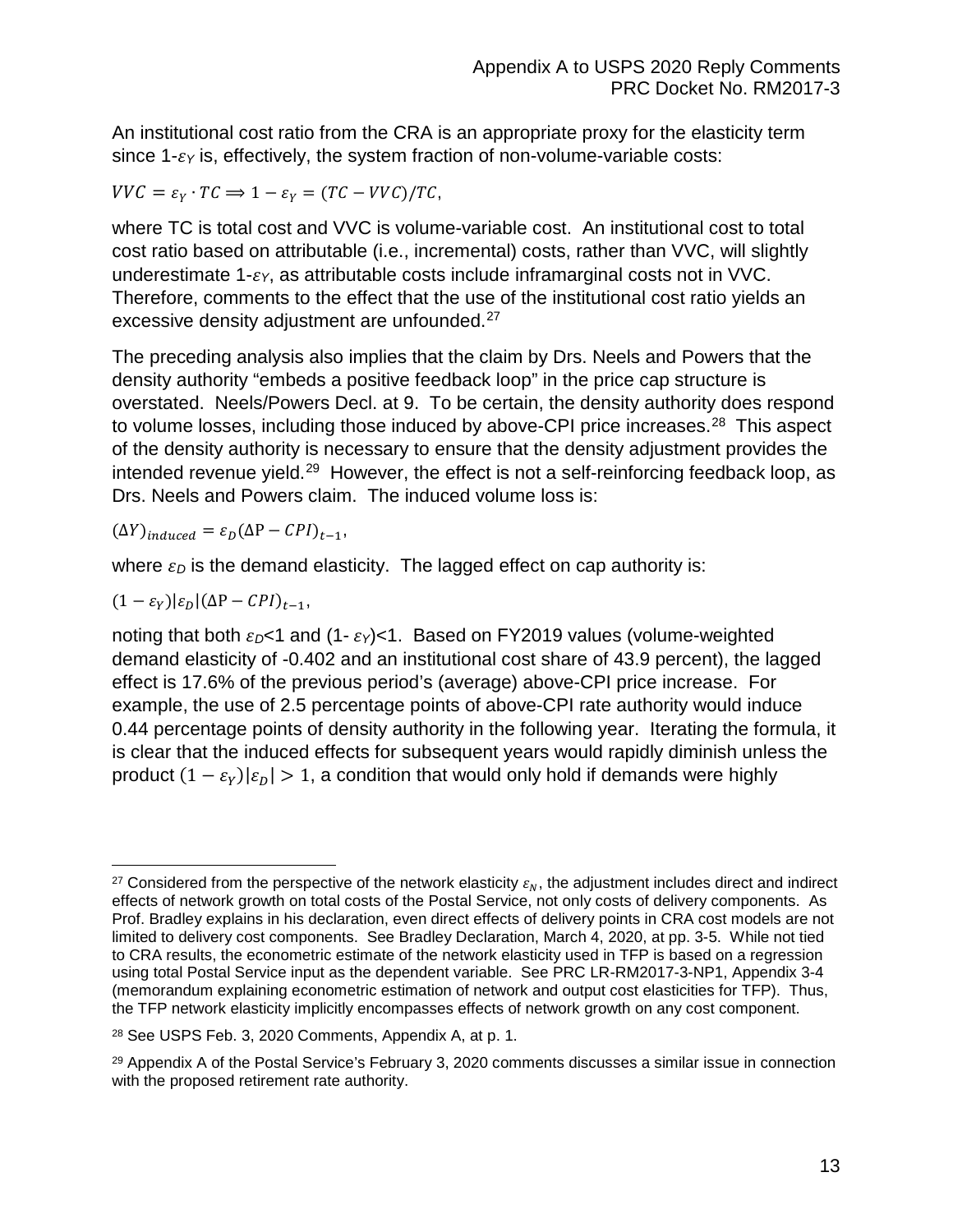elastic.[30](#page-15-0) In the case of elastic demands, of course, the Postal Service would not be able to increase revenues by increasing real prices in the first place. This condition is highly improbable: even in the scenario presented by Drs. Neels and Powers in which actual demand elasticities were twice the measured values—a situation for which they provide no evidence—market dominant demands would remain inelastic overall.

Thus, contrary to ACMA's claims, the density authority's derivation as a component of the X factor gives it a clear foundation within the incentive-regulation alphabet.

As for Prof. Willig's forward-looking ideal, that ideal misperceives the purpose of the density authority, which is to treat changes in density as exogenous events affecting net income to be passed through to ratepayers. $31$  The adaptive implementation in the Commission's proposal has minimal adverse incentive properties, given that the formula's components are largely exogenous. Network growth, as measured by delivery point growth, is clearly driven by demographic factors and general economic conditions beyond the Postal Service's control. Demands for postal services, and changes in those demands, likewise are largely derived from the demand for products and services outside the postal sector. $32$  Finally, while the Postal Service has some control over its costs, its ability to shed network-related costs is constrained by its universal service obligation and other business model restrictions. The exogenous nature of the forces driving changes in mail density, and of the constraints on the Postal Service's ability to adapt to those changes, justifies the Commission's adjustment of the cap for such changes on a Y or Z factor basis.

Finally, in eliminating the risk of a prospective formula, the adaptive density authority formula proposed by the Commission has some potential benefits to both mailers and the Postal Service. Compared with Prof. Willig's preferred prospective target, the adaptive formula will be more robust to unexpected economic downturns: it would automatically provide additional rate authority, whereas a forecast-based target might under- or overestimate the probability and magnitude of a recession. Conversely, in the event that mail volumes were to stabilize, or at least decline less than forecasted, the adaptive density authority formula would automatically reduce the additional cap space. In both cases, the odds are lower that the price cap would need to be recalibrated in or

<span id="page-15-0"></span> $30$  The second-year effect would be 3.12% of the original above-CPI increase (= 0.176<sup>2</sup>) and the third-year effect would be  $0.055\%$  (= 0.176<sup>3</sup>).

<span id="page-15-1"></span> $31$  While the density authority is derived as a component of the X factor, the adaptive implementation makes the Commission proposal more similar to a Y- or Z-factor.

<span id="page-15-2"></span><sup>32</sup> See., e.g., Bozzo, A. Thomas et al., "Is demand for market-dominant products of the United States Postal Service becoming more own-price elastic?" p. 29. In Crew, Michael A. and Timothy J. Brennan (eds.), The Role of the Postal and Delivery Sector in a Digital Age. It may stand to reason that volume of competitive products would be more responsive to the Postal Service's marketing efforts than that of market dominant products, but competitive products' contribution to total volume growth as used in the Commission's formula is small.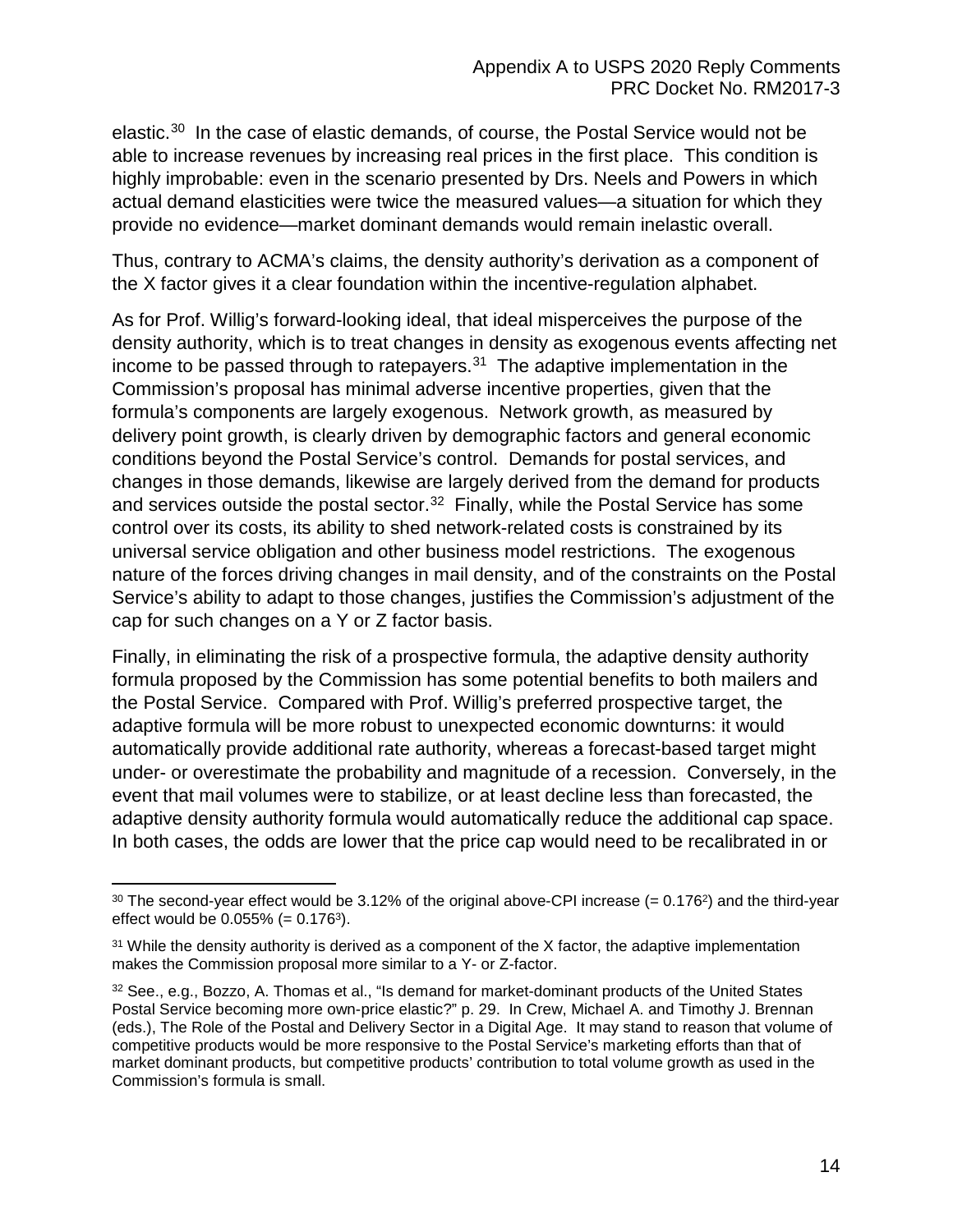before the next system review, thereby providing more predictability and stability to all stakeholders than a forecast-based approach.<sup>33</sup>

### <span id="page-16-0"></span>b. The proposed retirement authority implements a pass-through of exogenous costs and has no adverse incentive properties

In addition to phasing in an increase in the rate base to cover certain retirement-benefits expenses, the retirement rate authority proposed in Order No. 5337 would reflect changes in those expenses, at least during the five-year phase-in period. Retirement expenses change for reasons either entirely external to the Postal Service (e.g., decisions by the Office of Personnel Management Board of Actuaries) or with only an indirect connection to Postal Service performance. As such, changes in such expenses are consistent with the sort of cost changes that incentive regulation plans, in practice, pass through to ratepayers via Y- or Z-factors. Nevertheless, Prof. Willig objects that "[t]his retirement-based authority is similarly tied to volume movements YOY, such that if volume falls the retirement price authority rises to enable payment of that year's amortization. Of course, as with the density adder, this feature is adverse to incentives to preserve volume and violates price cap principles."[34](#page-16-2)

Prof. Willig's criticism is incorrect. What he describes as the retirement authority's tie to "volume movements" is, presumably, the scaling of the amortization costs to revenue to determine the price cap authority to recover the costs. While this scaling determines the allowable rate of price increases under the retirement authority, it does not affect the amount of revenue permitted by the authority. Indeed, the scaling is necessary to maintain a sufficient revenue yield to cover the targeted expenses. Consequently, the retirement authority does not introduce a dependency of revenue generated to cover amortization costs on changes in volume. As such, the retirement authority does not introduce a disincentive to preserve volume.

The main limitation of the Commission's proposal as a Z-factor implementation is that it does not provide for adjustments to the retirement rate authority after the completion of the 5-year phase-in period. The absence of a subsequent adjustment mechanism raises the possibility, if not probability, of over- or under-recovery of amortization costs as those costs are subsequently revalued. Likewise, a permanent mechanism would allow the retirement authority to be reduced or eliminated if legislation were to be

<span id="page-16-1"></span><sup>33</sup> Some calibration may nonetheless be necessary, particularly if the Commission retains the "lesser of two formulas" approach to the density authority proposed in Order No. 5337 and criticized in the Postal Service's initial comments.

<span id="page-16-2"></span><sup>34</sup> See Willig Declaration p. 13 (footnote 16).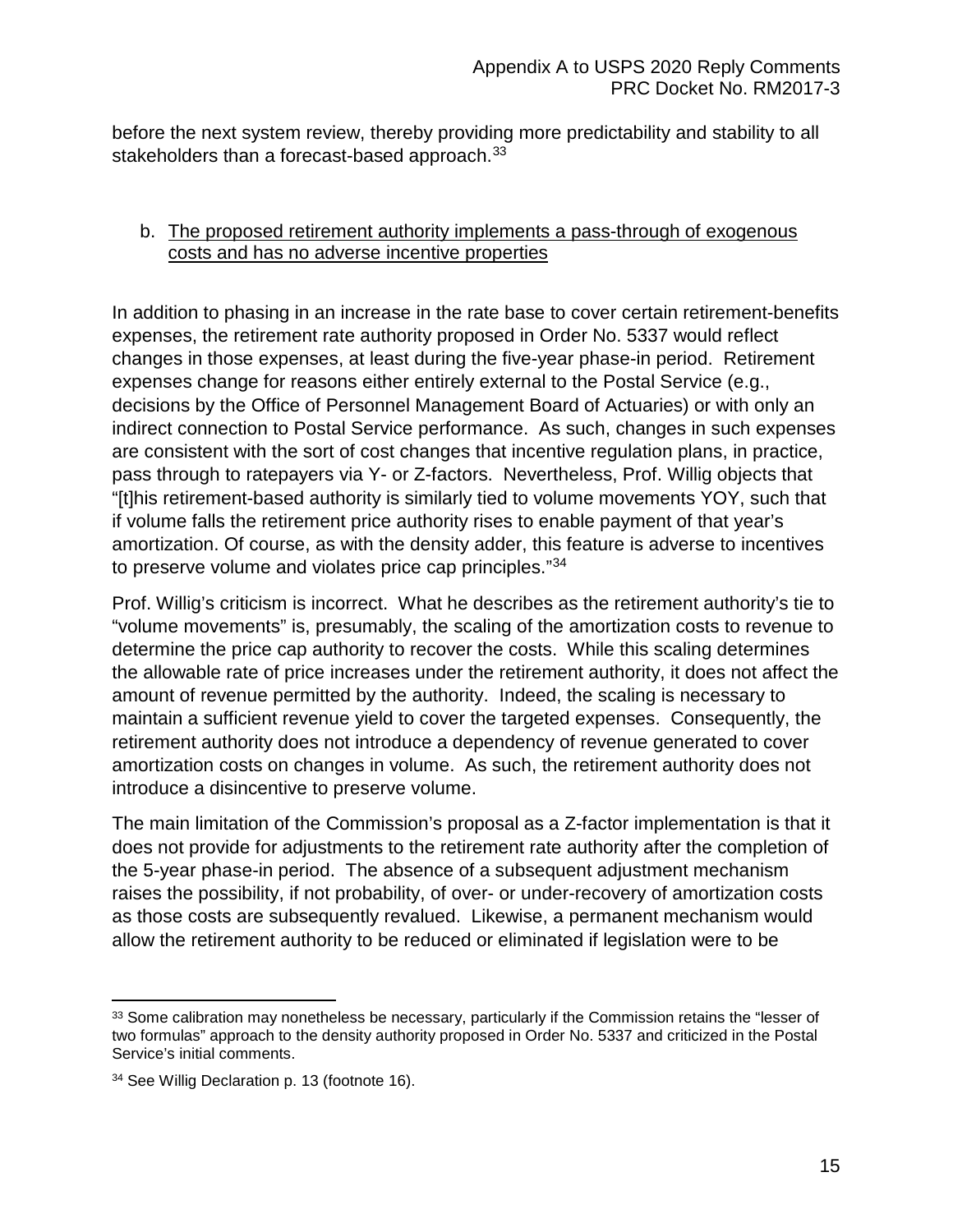enacted outside of the phase-in period that relieved the Postal Service of some or all of the amortization payments.<sup>[35](#page-17-1)</sup>

Finally, commenters claim that the amortization costs are in the current rate base because retirement benefits costs of similar magnitude were part of the revenue requirement in the final cost-of-service rate case, Docket No. R2006-1.<sup>[36](#page-17-2)</sup> These arguments ignore the significant erosion of the R2006 rate base for the current set of market dominant products. Indeed, actual FY2008 mail and services revenue (\$74.2 billion) was already some \$2.8 billion short of the TY2008 forecast of \$77.0 billion from Docket No. R2006-1.<sup>[37](#page-17-3)</sup> Excluding products subsequently transferred to the competitive group, market dominant revenues subsequently declined by nearly \$15 billion through FY2019. Under these circumstances, it is clear that expenses intended to be recovered from the revenues of current market dominant products at the volume peak cannot all be covered by the revenues from remaining volumes more than a decade later. From the perspective of applied incentive regulation, this underscores the unusual nature of the lengthy initial PAEA CPI price cap periods. Had the PAEA system been reviewed on the roughly 5-year schedule typical of other regulated industries, it would be extraordinary for such a review to have ignored the effects of demand decline on the viability of the price cap system.

## <span id="page-17-0"></span>c. The linking of the performance-based authority to TFP is inconsistent with incentive regulation principles, but modified components of rate authority for capital expenditures and service performance would be justifiable

The performance-based authority proposed in Order No. 5337 would condition an additional percentage point of price cap authority on the simultaneous annual achievement of two conditions: maintaining service standards and growing TFP above the prior year's index level. Prof. Willig criticizes this part of the proposal as creating disincentives to maximizing productivity growth, contrary to the usual aims of incentive regulation, and as an inappropriate backward-looking true-up. Willig Declaration at 15- 17. He proposes a "CPI minus X" approach as an alternative. Id. at 17. In addition, he suggests the Commission's aim of generating revenue for capital investment departs from "the teachings and goals of standard price cap theory." Id.

Prof. Willig is correct that the TFP condition on the performance-based authority runs counter to standard goals of incentive regulation, and we agree that a central feature of

<span id="page-17-1"></span><sup>&</sup>lt;sup>35</sup> The Commission's formulas otherwise accommodate changes in the amortization costs within the phase-in period.

<span id="page-17-2"></span><sup>36</sup> See, e.g., NPPC et al., Feb. 3, 2020 Comments at p. 44.

<span id="page-17-3"></span><sup>37</sup> Compare Total All Mail and Services Revenue in Docket No. ACR2008, USPS-FY08-1, FY08PublicCRA.xls with Docket No. R2006-1, Opinion and Recommended Decision, Appendix G at 1.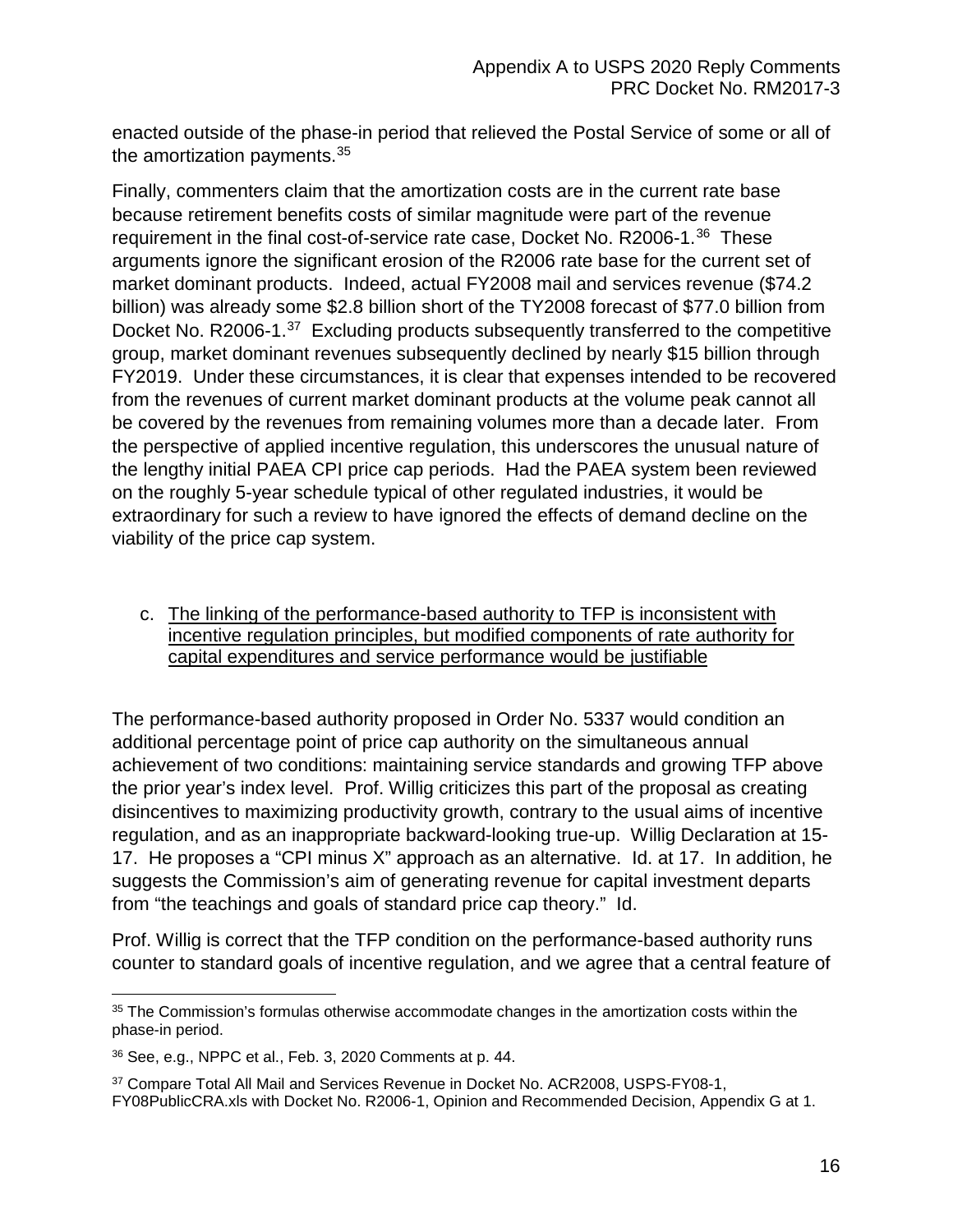price cap plans is that productivity growth is intended to be its own reward. However, he neglects to consider that his preferred  $I - X$  approach could provide additional rate authority above CPI, when properly calibrated. As shown above in section 4a, the traditional X factor formula includes terms representing expected input price and productivity differentials between the regulated firm (or industry) and the economy, in addition to the term that gives rise to the density-based authority. While Postal Service TFP growth largely kept pace with productivity growth in the economy in the decade prior to the enactment of PAEA and in the post-PAEA period (in which economy-wide productivity also slowed down relative to the pre-PAEA era), it is not obvious that Postal Service productivity can or should be expected to keep pace with the overall economy going forward. In addition, while the merits of potential changes to TFP measurement discussed in Mr. Fisher's declaration and the Northwest Postal Consulting reports are debatable, the reality that analytical choices in the system will inevitably have some effects on measured TFP growth implies that it is inappropriate to base the performance-based authority on a knife-edge TFP criterion.

However, the Commission's stated aims of providing liquidity for needed infrastructure investment and encouraging the maintenance of service levels are justifiable, and price cap adjustments to meet those aims are implemented by other regulators. Prof. Willig's critique fails to acknowledge that capital funding supplements to price cap systems are implemented by regulators in practice. See, e.g., USPS Comments (Mar. 1, 2018) at 90-95. As a capital funding mechanism, the TFP condition can lead to adverse results. TFP changes can be influenced significantly by external factors, such as demand and cost shocks, in addition to (and potentially offsetting) the effects of management efforts to improve productivity through cost controls. The TFP condition thus can make the authority unavailable, albeit with a lag, following periods in which external factors cause poor productivity performance and reduce net income (or increase net losses) for the Postal Service. This effect would be compounded by proposals advanced in the comments to require TFP to exceed its level at the outset of the price-cap period, which would further make funding unavailable in a post-recession recovery, precisely when TFP gains have historically tended to be strongest. Implementing a K-factor to provide a limited (but unconditional) amount of revenue towards a capital funding goal would be a more appropriate method than a TFP-linked price cap component.

Finally, targeted incentives aimed at service performance and other regulatory goals also are features of performance-based regulation in practice.<sup>[38](#page-18-0)</sup> The use of targeted incentives recognizes that the cost-saving incentives of price cap systems can work at

 $\overline{a}$ 

<span id="page-18-0"></span><sup>38</sup> See, *e.g.,* Mark Newton Lowry & Tim Woolf, *Performance-Based Regulation in a High Distributed Energy Resources Future*, Lawrence Berkeley National Laboratory, Report No. 3 (2016); Melissa Whited et al., *Utility Performance Incentive Mechanisms: A Handbook for Regulators*, Western Interstate Energy Board (2015).